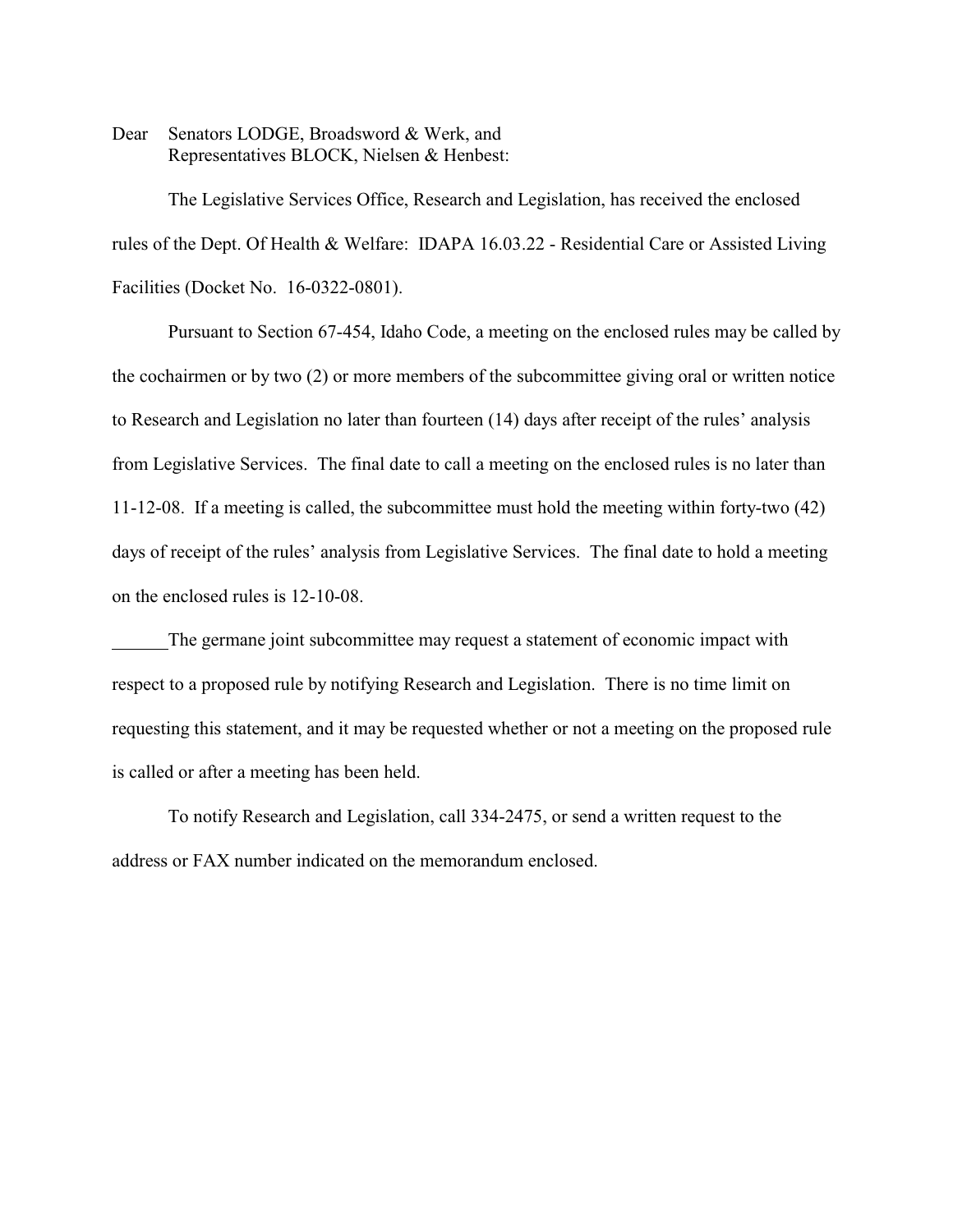## **MEMORANDUM**

| TO:             | Rules Review Subcommittee of the Senate Health & Welfare Committee and the<br>House Health & Welfare Committee                                  |
|-----------------|-------------------------------------------------------------------------------------------------------------------------------------------------|
| <b>FROM:</b>    | Research & Legislation Staff - Paige Alan Parker                                                                                                |
| <b>DATE:</b>    | October 23, 2008                                                                                                                                |
| <b>SUBJECT:</b> | Department of Health and Welfare - IDAPA 16.03.22 - Residential Care or<br>Assisted Living Facilities (Docket No. 16-0322-0801) (Proposed); and |

Amendment thereto

According to the Department, the proposed rule contained in Docket No. 16-0322-0801, Residential Care or Assisted Living Facilities, (hereinafter "proposed rule") is authorized by section 39-3305, Idaho Code. Section 39-3305, Idaho Code, grants the Board of Health and Welfare the authority to adopt, repeal and enforce such rules as may be necessary or proper to carry out the purpose and intent of the Idaho Board and Care Act which are designed to protect the health, safety and individual rights of residents in residential care or assisted living facilities. The Department is required, through negotiated rulemaking, to promulgate rules on minimum criteria for assessment, minimum criteria for negotiated service agreements, guidelines for the facility's physical environment and location, criteria for the facility's license, and remedy and enforcement provisions for noncompliance with statute.

The Department states that the proposed rule clarifies the documentation needed prior to admission to residential care and assisted living facilities and provides better consumer protection by having clear, easy-to-understand fee schedules and billing information. The Department states that this is in response to concerns expressed by advocates of the residents in such facilities with regard to marketing and billing materials provided by the facilities.

According to the Department, no fee or charge is imposed by the proposed rule. The Department states that there is no anticipated impact to the general fund greater than \$10,000 during the fiscal year as a result of the proposed rule. According to the Department, negotiated rulemaking was conducted with stakeholders, advocacy groups, the Idaho Health Care Association, Idaho Center for Assisted Living Association and the Community Care Council throughout the year. The Department states that the stakeholders were notified by means other than the Administrative Bulletin.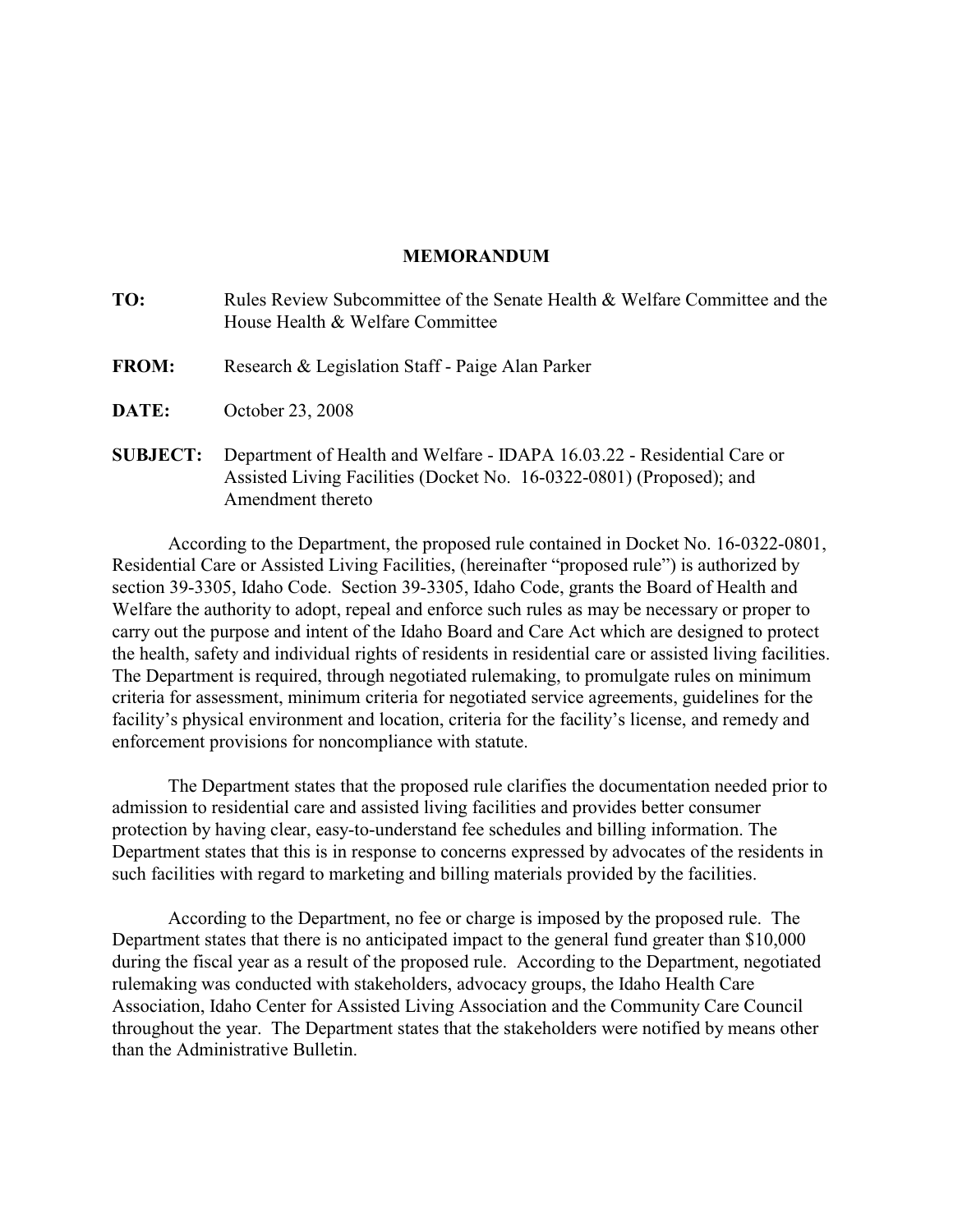The Department states that a public hearing is scheduled for Friday, October 17, 2009, in Boise. The Department states that all written comments must be delivered to the Department on or before October 22, 2006.

# **ANALYSIS**

Some housekeeping changes are made by the proposed rule. Facilities that disagree with a cited core issue deficiency are directed to a website rather than to the Bureau of Facility Standards. Section 003. Incorporated by reference under the proposed rule is the Department's rule on aged or disabled waiver services contained in the Medicaid enhanced benefit rules. Section 004.08. Reference is made to a certification location and a certification website. Sections 005.06 and 07.

One new definition is added, "fee schedule," which is defined as "a price list specifying the cost for services and supplies the facility plans to charge a resident who resides in the facility. The fee schedule includes: charges for room, board, basic services and assistance, optional services and assistance, supplies and conveniences, and accompanying assessment, formula or methodologies used to calculate charges." Section 011.01. The proposed rule clarifies that the "licensing and survey agency" is the Licensing and Certification unit, which has certifying responsibilities. Section 011.16.

New requirements are imposed by the proposed rule on fee description, characterized as "a written description of the facility's fee schedule and how the resident's charges will be calculated." Required to be included in the fee description policy are how the fee schedule is explained and disclosed, how affected persons are to be notified of fee schedule changes, how that notification is to be documented, how fee increases that are a result of the resident's increased service needs are to be communicated and documented and how those charges are billed. Section 152.02.

The proposed rule clarifies that the written admission agreement is clear and easily understood and must be translated into a language the resident or his representative understands. Section 220. The fee schedule description component of the admission agreement must: be easily understood in clear and unambiguous language with descriptions and conditions that will cause an increase; include a statement that the Medicaid resident's share of liability is calculated by the Department; include the accompanying assessments, formulas or point systems used to calculate the resident's charges (not to exceed 20 pages); and include payment terms. Section 220.07. The proposed rule deletes the requirement that written notice to vacate the facility be given 30 calendar days prior to transfer or discharge on the part of either party (with exceptions). Existing section 220.07.c. These exceptions (a 15 day limitation on charges in case of the resident's death or transfer unless the residents belongings are not removed) have been moved to new section 220.14, termination of payment obligation.

The emergency transfer component of the admission agreement must provide the number of days, if any, the resident will be charged after he has left the facility due to an emergency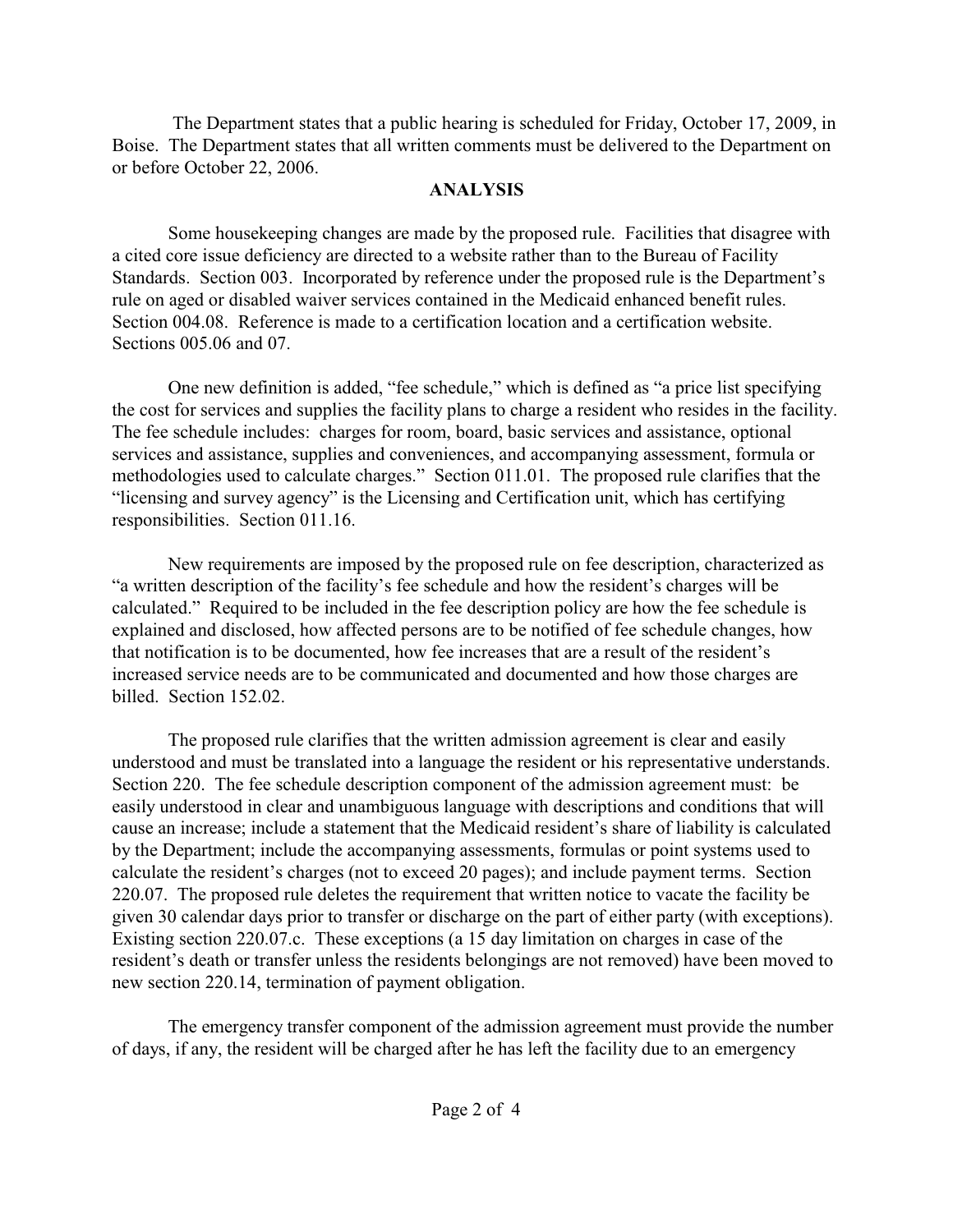transfer. Section 220.13.b. The admission agreement must also contain the conditions for termination of the agreement (cross referencing section 221). Section 220.15.

The proposed rule provides that a resident's monthly rate may be increased with less than 30 days notice when the resident's condition changes. However, the resident can terminate the admission agreement upon receipt of the rate increase notice without the required 30 day notice. Section 221.01.h.

The proposed rule provides that certain basic supplies must be "on hand" for residents "as needed," including linens, towels, soap, toilet paper, first aid supplies, toothbrush and toothpaste, although the facility can bill private pay residents for use of supplies provided by the facility and residents may choose to purchase their own supplies rather than use those supplied by the facility. Section 430.06.

The 30 day notice of any change in a facility's fee schedule must be provided alternatively to the resident's "responsibility party" under the proposed rule. Under the existing rule, the 30 day notification was required only when there was an increase in the facility's monthly rates. Section 500.01. An exception to the 30 day notice requirement, as noted in section 221.01, is provided when a change in the resident's condition requires the facility to change services immediately. Under such circumstances, the resident, guardian, conservator or responsible party must be notified immediately of the change in condition and associated fee increase and must provide written notification of the change in services within seven days of the change in condition. Section 500.02.

The proposed rule requires the facility to provide the Department designated uniform disclosure statement to each person who requests information about the facility. That disclosure statement, along with the admission agreement and the fee schedule, must be provided to all potential residents prior to admission. Section 506.

The requirements for resident's rights have been augmented in the proposed rule by the requirement that policies and procedures be implemented to assure that the names, addresses and telephone numbers of designated advocacy groups are readily available in the facility with easy access for residents. Section 550.17.

The proposed rule recognizes that the written admission agreement and the fee schedule may be signed by the "responsible party" and that the "responsible party participated in the completion of the admission process. Sections 705.02, 03 and 05. The fee schedule must be signed prior to admission. Section 705.03.

# **SUMMARY**

 The Department's proposed rule appears to be authorized under section 39-3305, Idaho Code.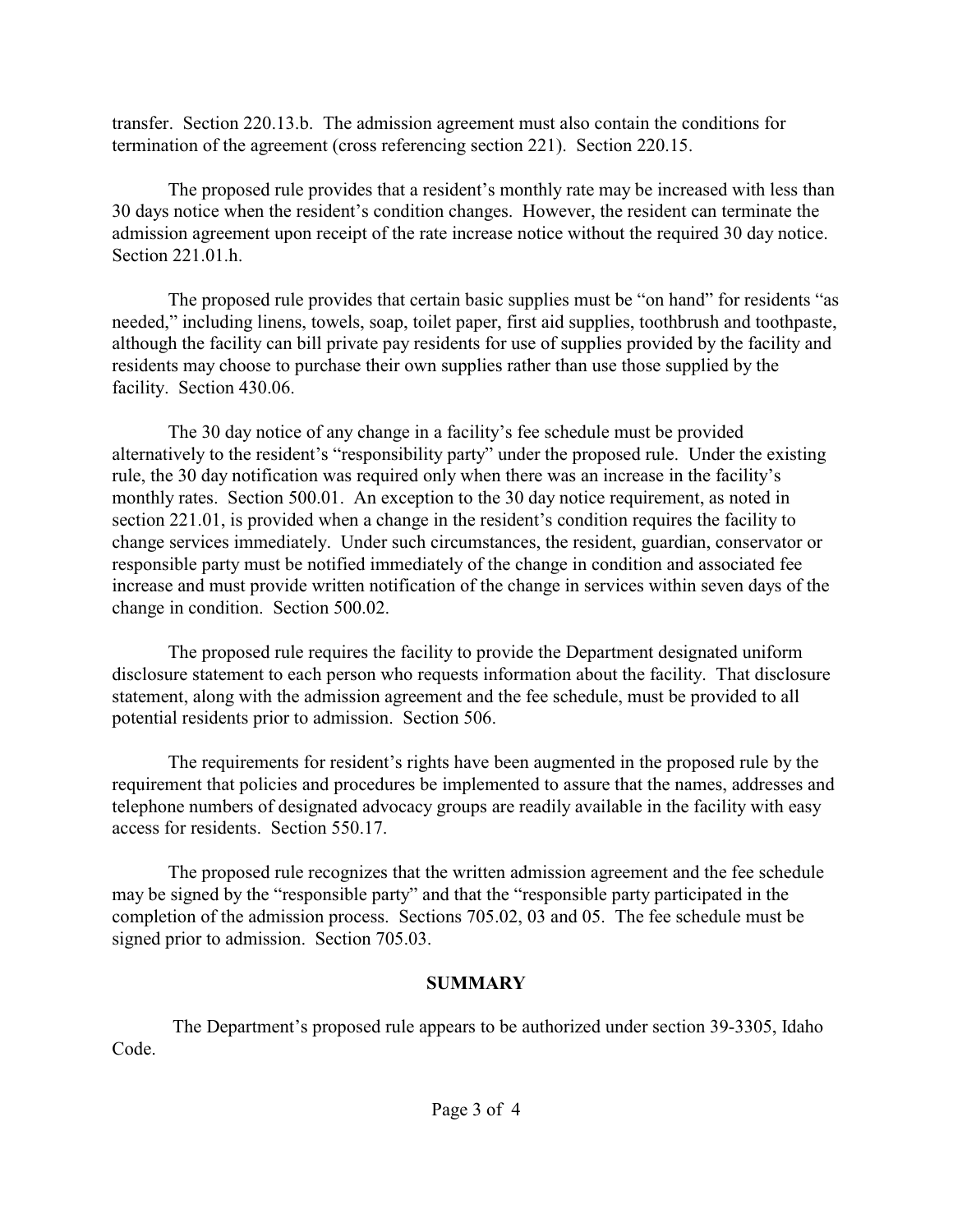cc: Department of Health and Welfare Tamera Prisock & Jamie Simpson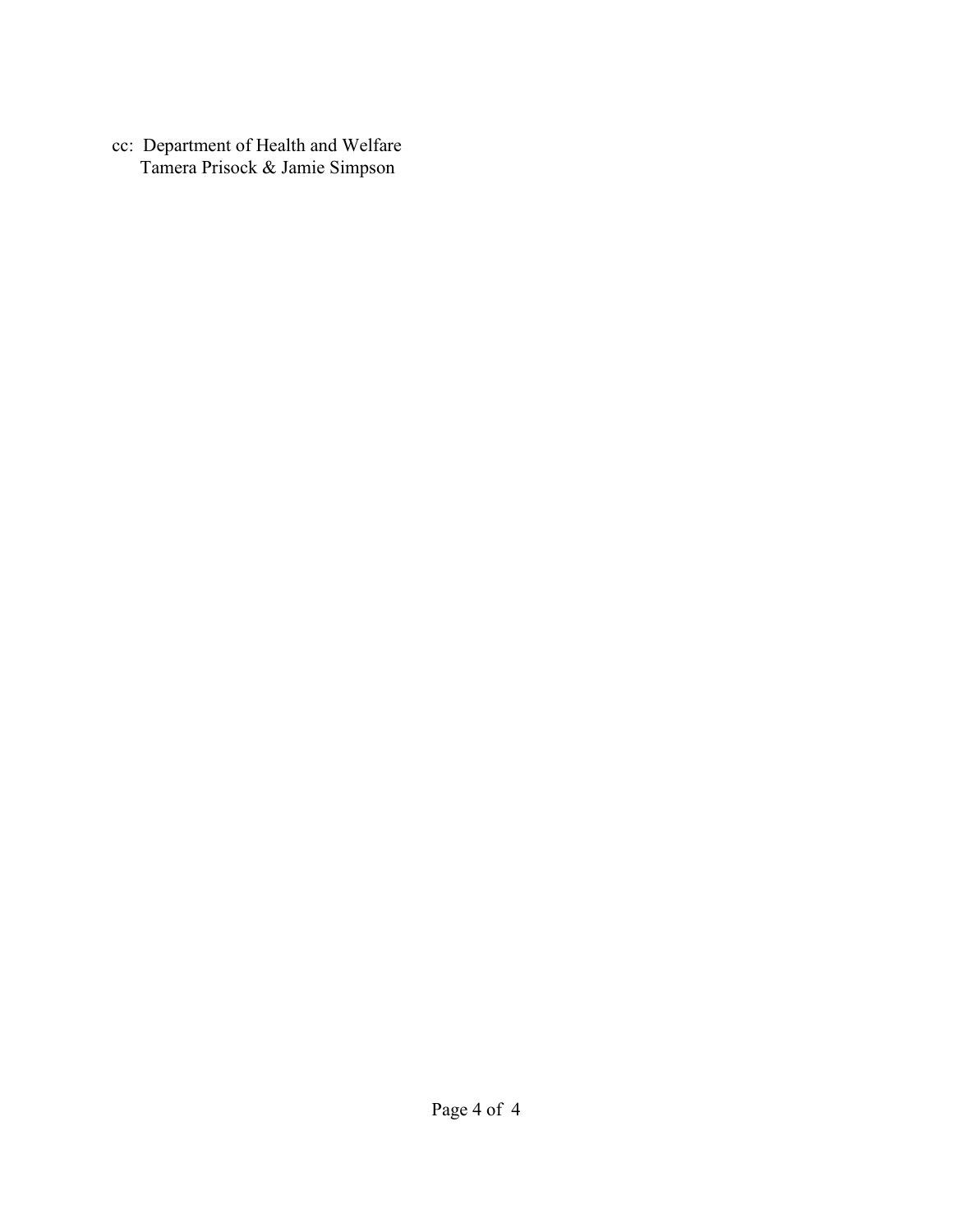## **IDAPA 16 - DEPARTMENT OF HEALTH AND WELFARE**

#### **16.03.22 - RESIDENTIAL CARE OR ASSISTED LIVING FACILITIES IN IDAHO**

#### **DOCKET NO. 16-0322-0801**

#### **NOTICE OF RULEMAKING - PROPOSED RULE**

**AUTHORITY:** In compliance with Section 67-5221(1), Idaho Code, notice is hereby given that this agency and the Board of Health and Welfare has initiated proposed rulemaking procedures. This action is authorized pursuant to Section 39-3305, Idaho Code.

**PUBLIC HEARING SCHEDULE:** A public hearing concerning this rulemaking will be held as follows:

## **FRIDAY - OCTOBER 17, 2008 - 2:00 pm**

#### **DEPARTMENT OF HEALTH & WELFARE Medicaid Office - Conference Room D-East 3232 Elder Street, Boise, ID**

The hearing site will be accessible to persons with disabilities. Requests for accommodation must be made not later than five  $(5)$  days prior to the hearing, to the agency address below.

**DESCRIPTIVE SUMMARY:** The following is a nontechnical explanation of the substance and purpose of the proposed rulemaking:

Advocates for residents of residential care and assisted living facilities have concerns with disclosure and clarity of marketing and billing materials provided by the facilities. In order to provide residents with informative information, requirements are being added to clarify the documentation needed prior to admission. The changes to these rules will provide better consumer protection by having clear, easy to understand fee schedules and billing information.

The changes include allowing termination of services when charges increase without notice or when a change in the resident's condition requires added services that increase costs, provide documentation requirements for pricing and billing, to allow ala carte billing of basic services and supplies for private pay residents, and to provide other consumer protection information to residents.

**FEE SUMMARY:** The following is a specific description of the fee or charge imposed or increased: N/A

**FISCAL IMPACT:** The following is a specific description, if applicable, of any fiscal impact on the state general fund greater than ten thousand dollars (\$10,000) during the fiscal year.

This rulemaking has no anticipated fiscal impact to the state general fund.

**NEGOTIATED RULEMAKING:** Pursuant to 67-5220(1), Idaho Code, negotiated rulemaking was conducted with stakeholders, advocacy groups, and the Idaho Health Care Association, Idaho Center for Assisted Living Association, and the Community Care Council throughout the year. A notice of negotiated rulemaking was not published in the Idaho Administrative Bulletin because stakeholders were notified through other means of communication.

**ASSISTANCE ON TECHNICAL QUESTIONS, SUBMISSION OF WRITTEN COMMENTS:** For assistance on technical questions concerning the proposed rule, contact Jamie Simpson at (208) 334-6626*.*

Anyone may submit written comments regarding this proposed rulemaking. All written comments must be directed to the undersigned and must be delivered on or before October 22, 2008.

DATED this 18th day of August, 2008.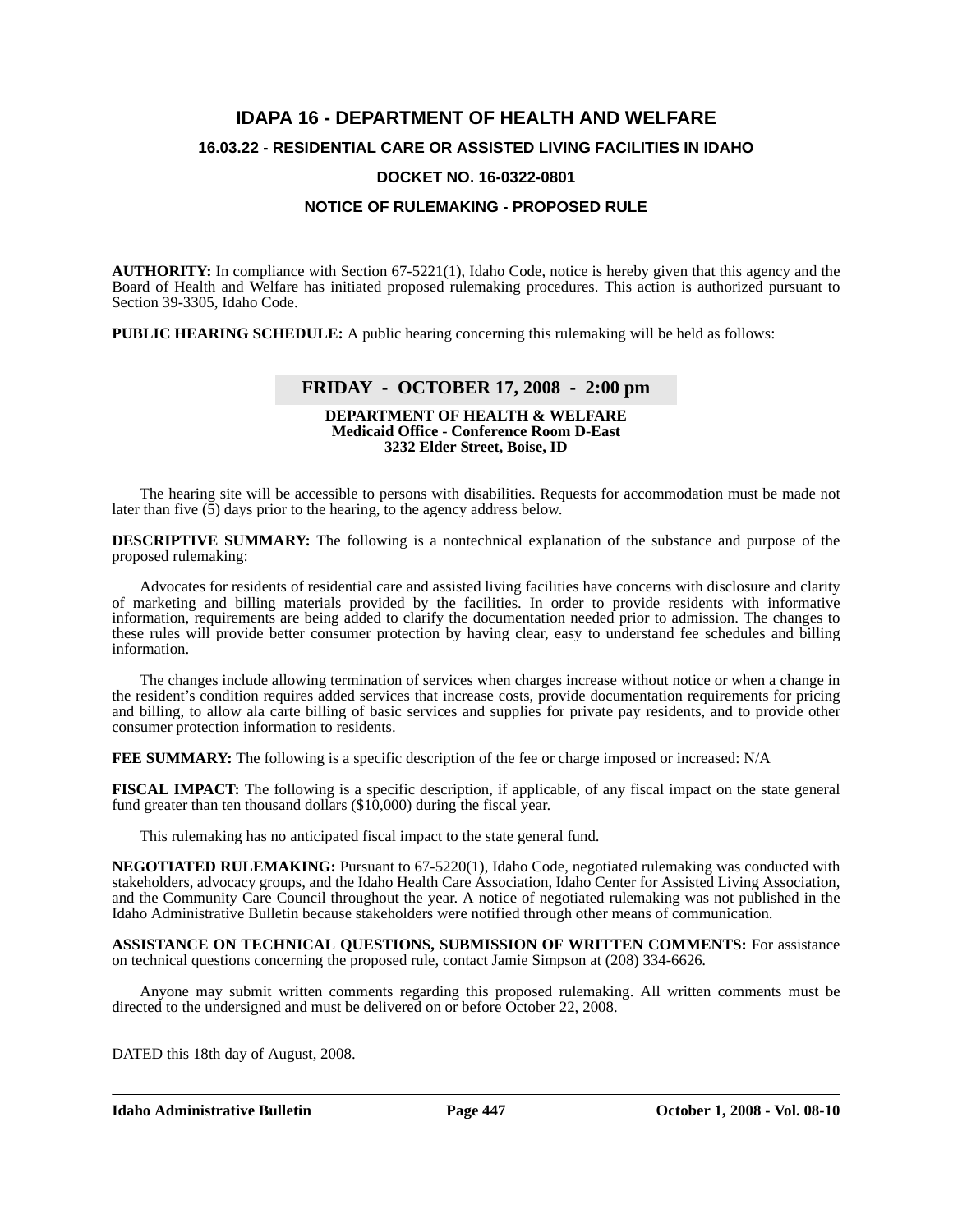Tamara Prisock DHW - Administrative Procedures Section 450 W. State - 10th Floor P.O. Box 83720 Boise, ID 83720-0036 (208) 334-5564 phone (208) 334-6558 fax <dhwrules@dhw.idaho.gov>

## **THE FOLLOWING IS THE TEXT OF DOCKET 16-0322-0801**

#### **003. ADMINISTRATIVE APPEALS AND CONTESTED CASES.**

**01. Administrative Appeals and Contested Cases**. Administrative appeals and contested cases are governed by IDAPA 16.05.03, "Rules Governing Contested Case Proceedings and Declaratory Rulings." (3-30-06)

**02. Informal Dispute Resolution Meeting**. If a facility disagrees with a deficiency cited for a core issue, it may request an informal dispute resolution meeting *to the Bureau of Facility Standards*. The policy and procedure for requesting informal dispute resolution *is* <u>are</u> posted on the Licensing and Survey Agency website *at*  $\frac{h\text{H}}{h\text{H}}$  http://www.facilitystandards.idaho.gov. (3.30.06) *http://www.facilitystandards.idaho.gov* [http://www.assistedliving.dhw.idaho.gov.](http://www.assistedliving.dhw.idaho.gov) *(3-30-06)*( )

#### **004. INCORPORATION BY REFERENCE.**

The documents, referenced in Subsection 004.01 through 004.08 of these rules, are incorporated by reference as provided by Section 67-5229 (a), Idaho Code. These incorporated documents are available for public review upon request at the Department of Health and Welfare, 450 West State Street, Boise, Idaho 83702, or when available on line at the websites provided in these rules. (3-30-06)

**01. National Fire Protection Association (NFPA) Documents**[. The NFPA documents referenced in](http://www.nfpa.org)  these regulations are available from the National Fire Protection Association, 11 Tracy Drive, Avon, MA 02322- [9908; 1-800-344-3555; and online at http://www.nfpa.org. \(3-30-06\)](http://www.nfpa.org)

**02. Idaho Diet Manual**[. This manual is available from the Idaho Dietetic Association, Ninth Edition,](http://eatrightidaho.org) [2005, online at http://eatrightidaho.org. \(3-30-06\)](http://eatrightidaho.org)

**03. Idaho Food Code**[. IDAPA 16.02.19, "Food Safety and Sanitation Standards For Food](http://adm.idaho.gov/adminrules/rules/idapa16/0219.pdf)  [Establishments," April 6, 2005. These rules are available online at http://adm.idaho.gov/adminrules/rules/idapa16/](http://adm.idaho.gov/adminrules/rules/idapa16/0219.pdf)  $0219. \text{pdf.}$  (3-30-06)

**04. Americans with Disabilities Act Accessibility Guidelines**[. 28 CFR Part 36, Appendix A. This](http://www.ada.gov/publicat.htm)  code is available online at http://www.ada.gov/publicat.htm. Contact phone number is 1-800-514-0301.

**05. Idaho Board of Nursing Rules**[. IDAPA 23.01.01, "Rules of the Idaho Board of Nursing." These](http://adm.idaho.gov/adminrules/rules/idapa23/23index.htm)  [rules are available online at http://adm.idaho.gov/adminrules/rules/idapa23/23index.htm. \(3-30-06\)](http://adm.idaho.gov/adminrules/rules/idapa23/23index.htm)

**06. Idaho Board of Pharmacy Rules**[. IDAPA 27.01.01, "Rules of the Idaho Board of Pharmacy."](http://adm.idaho.gov/adminrules/rules/idapa27/27index.htm)  [These rules are available online at http://adm.idaho.gov/adminrules/rules/idapa27/27index.htm. \(3-30-06\)](http://adm.idaho.gov/adminrules/rules/idapa27/27index.htm)

**07. International Building Code**[. Edition 2003. This code is available from the International Code](http://www.iccsafe.org) [Council, 4051 West Flossmoor Rd., Country Club Hills, IL 60478-5795, phone: 888-422-7233 and online at http://](http://www.iccsafe.org) www.iccsafe.org.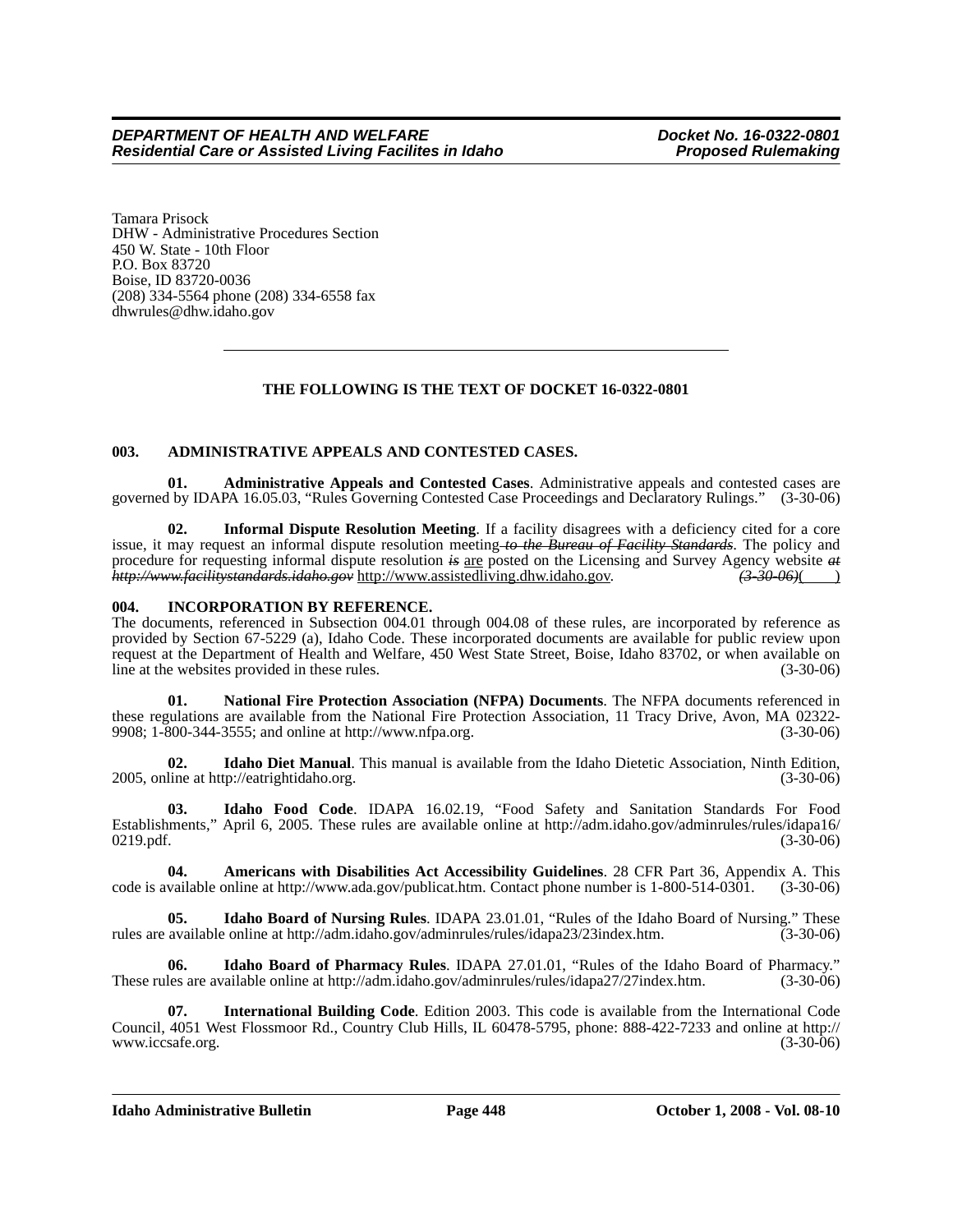**08. Idaho Medical Assistance Program Rules**. IDAPA 16.03.*09*10, "Medicaid *Basic* Enhanced Plan Benefits," Section <del>665320</del>. These rules may be found online at http://adm.idaho.gov/adminrules/rules/idapa16/ 03<del>0910</del>.pdf. (3-30-06) [03](http://adm.idaho.gov/adminrules/rules/idapa16/0310.pdf)*09*10.pdf. *(3-30-06)*( )

#### 005. OFFICE -- OFFICE HOURS -- MAILING ADDRESS -- STREET ADDRESS -- INTERNET **WEBSITE.**

**01. Office Hours**. Office hours are 8 a.m. to 5 p.m., Mountain Time, Monday through Friday, except holidays designated by the State of Idaho. (3-30-06)

**02. Mailing Address**. The mailing address for the business office is Idaho Department of Health and Welfare, P.O. Box 83720, Boise, Idaho 83720-0036. (3-30-06) (3-30-06)

**03. Street Address**. The business office of the Idaho Department of Health and Welfare is located at 450 West State Street, Boise, Idaho 83702. (3-30-06)

**04. Telephone**. (208) 334-5500. **(3-30-06)** (3-30-06)

**05. Internet Website Address**[. The Department Internet website address is: http://](http://www.healthandwelfare.idaho.gov) www.healthandwelfare.idaho.gov.

**06. Licensing and** *Survey Agency* **Certification Location**. The *Department's* Licensing and *Survey Agency,* Certification unit is located at 3232 Elder Street, Boise, ID 83705; Phone: 208 334-6626. *(3-30-06)*( )

**07. Licensing and** *Survey Agency* **Certification Website**. *http://www.facilitystandards.idaho.gov* http://www.assistedliving.dhw.idaho.gov.

## *(BREAK IN CONTINUITY OF SECTIONS)*

#### **011. DEFINITIONS AND ABBREVIATIONS F THROUGH M.**

**01. Fee Schedule**. A price list specifying the cost for services and supplies the facility plans to charge a resident who resides in the facility. The fee schedule includes, charges for room, board, basic services and assistance, optional services and assistance, supplies and conveniences, and accompanying assessment, formula or methodologies used to calculate charges.

**042.** Follow-Up Survey. A survey conducted to confirm that the facility is in compliance and has the remain in compliance. (3-30-06) ability to remain in compliance.

**023.** Functional Abilities Assessment. An assessment of the resident's degree of independence with e resident performs activities of daily living and instrumental activities of daily living. (3-30-06) which the resident performs activities of daily living and instrumental activities of daily living.

**0***3***4. Governmental Unit**. The state, any county, municipality, or other political subdivision or any Department, division, board, or other agency thereof. (3-30-06)

**0***4***5. Grade Plane**. A reference plane representing the average of finished ground level adjoining the building at exterior walls. Where the finished ground level slopes away from the exterior walls, the reference plane will be established by the lowest points within the area between the building and the lot line or, where the lot line is more that six (6) feet (1829 mm) from the building, between the building and a point six (6) feet (1829 mm) from the building. International Building Code - 2003. building. International Building Code - 2003.

**056.** Hands On. Physical assistance to the resident beyond verbal prompting. (3-30-06)

**0***6***7. Hourly Adult Care**. Nonresident daily services and supervision provided by a facility to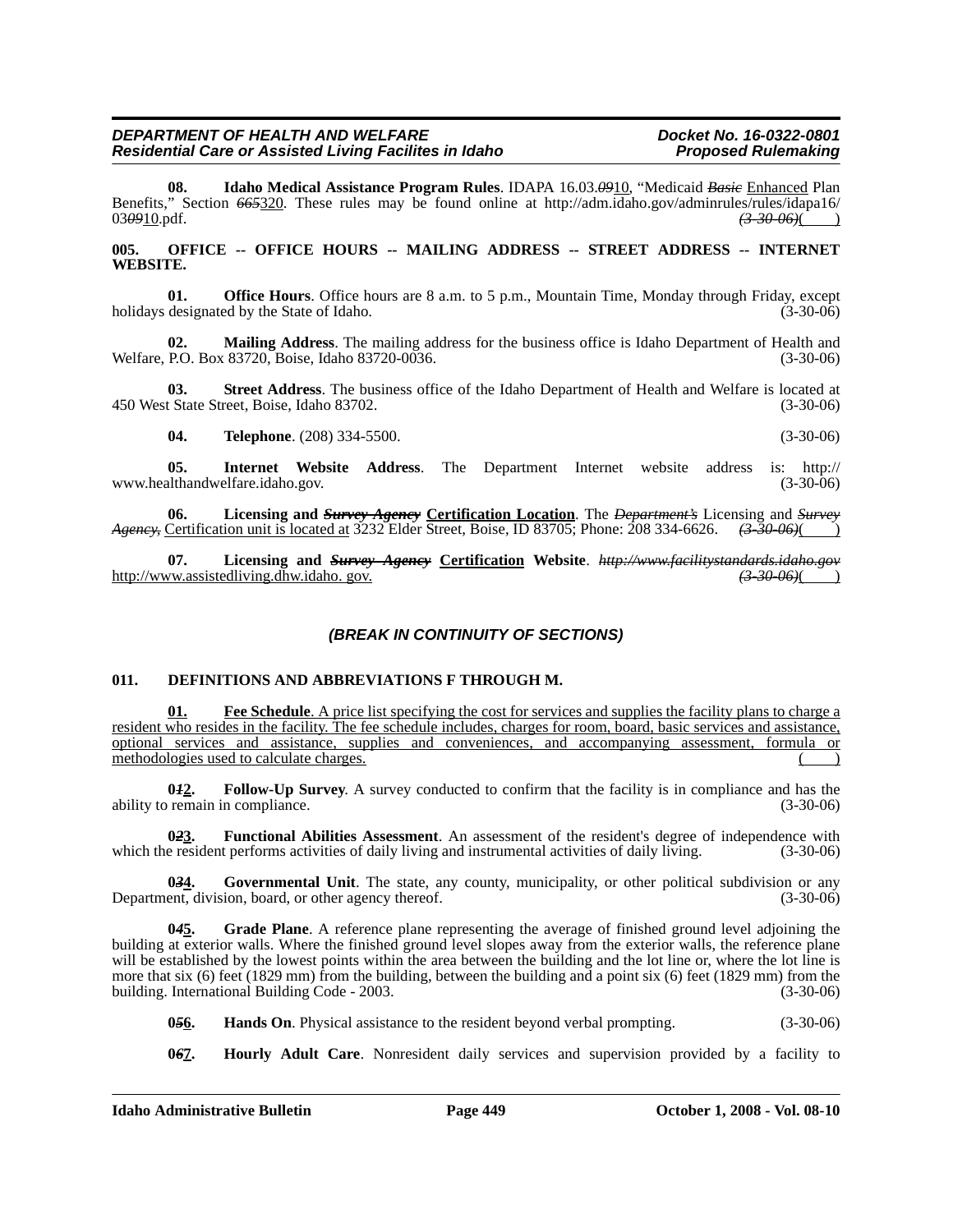#### *DEPARTMENT OF HEALTH AND WELFARE Docket No. 16-0322-0801* **Residential Care or Assisted Living Facilites in Idaho**

individuals who are in need of supervision outside of their personal residence for a portion of the day. (3-30-06)

**078.** Immediate Danger. Any resident is subject to an imminent or substantial danger. (3-30-06)

**0***8***9. Inadequate Care**. When a facility fails to provide the services required to meet the terms of the Negotiated Service Agreement, or provide for room, board, activities of daily living, supervision, first aid, assistance and monitoring of medications, emergency intervention, coordination of outside services, a safe living environment, or engages in violations of resident rights or takes residents who have been admitted in violation of the provisions of Section 39-3307, Idaho Code. (3-30-06)

*09***10. Incident**. An event that can cause a resident injury. (3-30-06)

**1***0***1. Incident, Reportable**. A situation when a facility is required to report information to the Licensing and Survey Agency. (3-30-06) (3-30-06)

**a.** Resident injuries of unknown origin. This includes any injury, the source of which was not observed by any person or the source of the injury could not be explained by the resident; or the injury includes severe bruising on the head, neck, or trunk, fingerprint bruises anywhere on the body, laceration, sprains, or fractured bones. Minor bruising and skin tears on the extremities need not be reported. (3-30-06)

**b.** Resident injury resulting from accidents involving facility-sponsored transportation. Examples: falling from the facility's van lift, wheel chair belt coming loose during transport, or an accident with another vehicle. (3-30-06)

**c.** Resident elopement of any duration. Elopement is when a resident who is unable to make sound s physically leaves the facility premises without the facility's knowledge. (3-30-06) decisions physically leaves the facility premises without the facility's knowledge.

**d.** An injury due to resident-to-resident incident. (3-30-06)

**e.** An incident that results in the resident's need for hospitalization, treatment in a hospital emergency actured bones. IV treatment, dialysis, or death. (3-30-06) room, fractured bones, IV treatment, dialysis, or death.

**1***1***2. Independent Mobility**. A resident's ability to move about freely of their own choice with or without the assistance of a mobility device such as a wheelchair, cane, crutches, or walker. (3-30-06)

**1***2***3. Instrumental Activities of Daily Living**. The performance of secondary level of activities that enables a person to live independently in the community, including preparing meals, access to transportation, shopping, laundry, money management, housework, and medication management. (3-30-06)

**1***3***4. Legal Guardian or Conservator**. A court-appointed individual who manages the affairs or finances or both of another who has been found to be incapable of handling his own affairs. (3-30-06)

**1***4***5. License**. A permit to operate a facility. (3-30-06)

**1***5***6. Licensing and Survey Agency**. The *section of the* Department unit also known as Licensing and Certification that is responsible for licensing, certifying, and surveying residential care or assisted living facilities.

*(3-30-06)*( )

**16<u>7</u>. Medication**. Any substance or drug used to treat a disease, condition, or symptom, which may be ally, injected, or used externally and is available through prescription or over-the-counter. (3-30-06) taken orally, injected, or used externally and is available through prescription or over-the-counter.

**1***7***8. Medication Administration**. It is a process where a prescribed medication is given to a resident by one (1) of several routes by licensed nurses. (3-30-06)

**1***8***9. Medication Assistance**. The process whereby a non-licensed care provider is delegated tasks by a licensed nurse to aid a person who cannot independently self-administer medications. IDAPA 23.01.01. "Rules of the Idaho State Board of Nursing," Section 010. (3-30-06)

**Idaho Administrative Bulletin Page 450 October 1, 2008 - Vol. 08-10**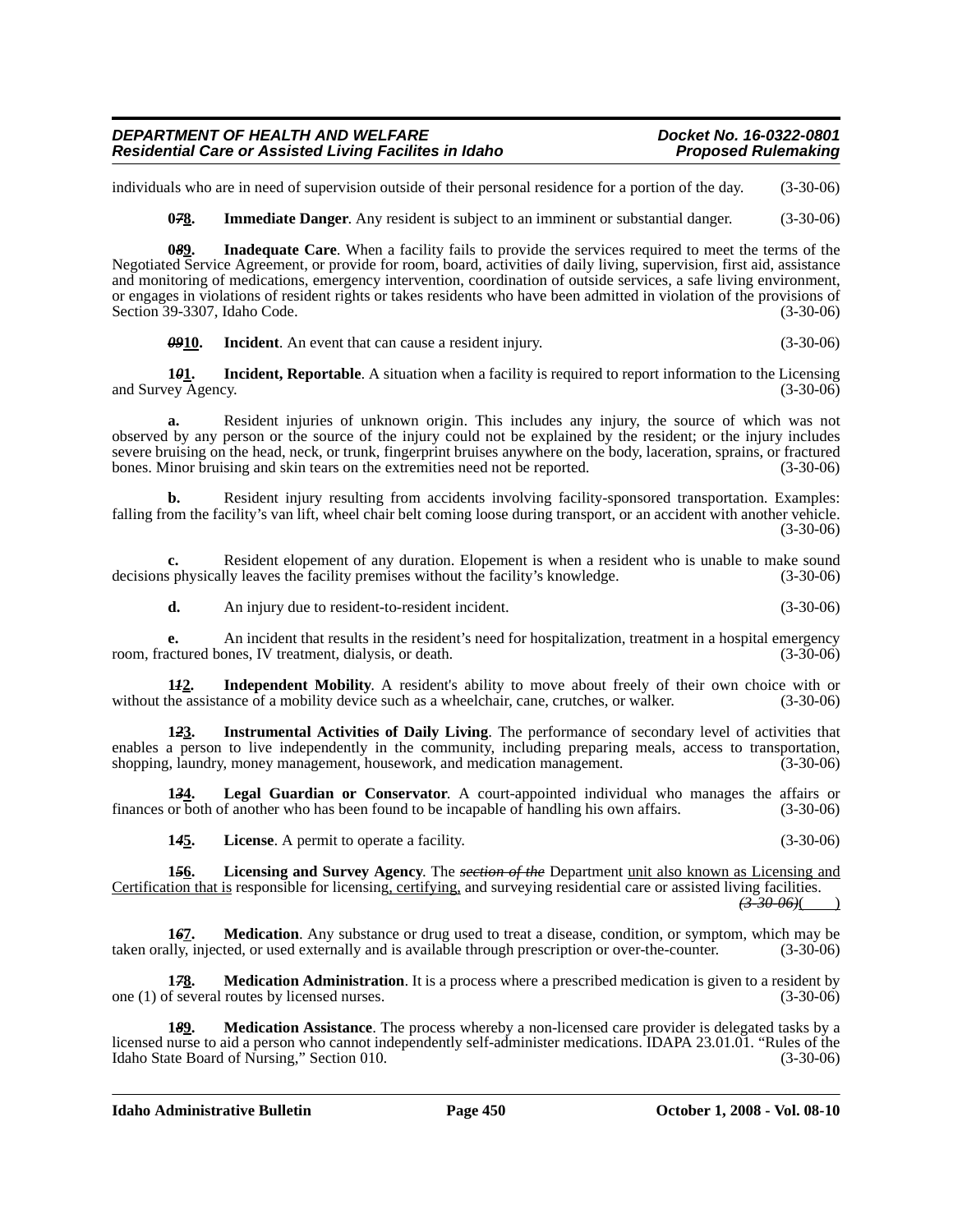*19***20. Medication Dispensing**. The act of filling, labeling and providing a prescribed medication to a resident. (3-30-06)

**2***0***1. Medication, Self-Administration**. The act of a resident taking a single dose of his own medication from a properly labeled container and placing it internally in, or externally on, his own body as a result of an order by a authorized provider.

**2***1***2. Mental Disorders**. Health conditions that are characterized by alterations in thinking, mood or behavior (or some combination thereof), that are all mediated by the brain and associated with distress and or impaired functioning. (3-30-06)

**2***2***3. Mental Illness**. Refers collectively to all diagnosable mental disorders. (3-30-06)

**234.** Monitoring Visit. A visit by a representative of the Licensing and Survey Agency for the purpose ng residents are not in immediate danger. of assuring residents are not in immediate danger.

**2***4***5. Neglect**. Failure to provide food, clothing, shelter, or medical care necessary to sustain the life and health of a resident. (3-30-06)

**2***5***6. Negotiated Service Agreement**. The plan reached by the resident and/or their representative and the facility based on the assessment, physician or authorized provider's orders, admission records, and desires of the resident, and which outlines services to be provided and the obligations of the facility and the reside resident, and which outlines services to be provided and the obligations of the facility and the resident.

**2***6***7. Non-Core Issue**. Any finding of deficiency that is not a core issue. (3-30-06)

## *(BREAK IN CONTINUITY OF SECTIONS)*

#### **152. ADMISSION POLICIES.**

**01. Admissions**. Each facility must develop written admission policies and procedures. The written n policy must include; (3-30-06) admission policy must include;

**a.** The purpose, quantity and characteristics of available services; (3-30-06)

**b.** Any restrictions or conditions imposed because of religious or philosophical reasons. (3-30-06)

**c.** Limitations concerning delivery of routine personal care by persons of the opposite gender. (3-30-06)

**d.** [Notification of any residents who are on the sexual offender registry and who live in the facility.](www.isp.state.id.us/identification/sex_offender/public_access.html) [The registry may be accessed at http://www.isp.state.id.us/identification/sex\\_offender/public\\_access.html. \(3-30-06\)](www.isp.state.id.us/identification/sex_offender/public_access.html)

**e.** Appropriateness of placement to meet the needs of the resident, when there are non resident adults or children residing in the facility. (3-30-06)

**02. Fee Description**. A written description of *how fees will be handled by* the facility's fee schedule and how the resident's charges will be calculated. The following descriptions must be included in the policy:

 $\sqrt{3-30-06}$ 

**a.** How the fee schedule is explained and disclosed to the resident, resident's legal guardian, conservator, or responsible party prior to a deposit payment or execution of the admissions agreement;

**b.** How the resident, resident's legal guardian, conservator, or responsible party is notified of changes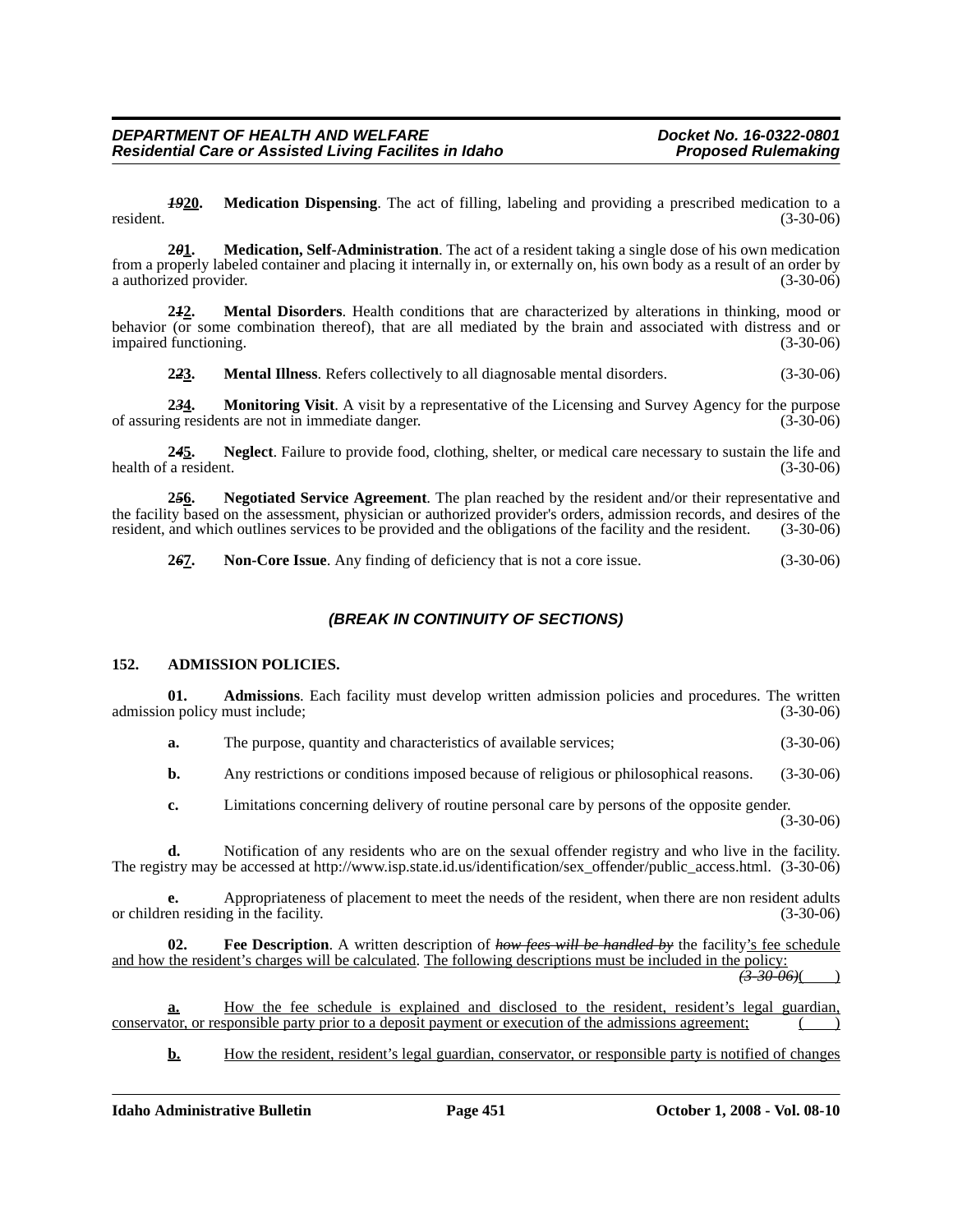to the fee schedule and how notification is documented.

How an increase in fees that are a result of the resident's needs for increased services are communicated and documented to the resident, resident's legal guardian, conservator, or responsible party, and how those charges are billed.

**03. Resident Funds Policies**. When a resident's funds are deposited with the facility or administrator, the facility must manage the residents' funds as provided in Sections 39-3316 (1), (5) & (6), Idaho Code, and Section 505 and Subsections 550.05 and 550.06 of these rules. Each facility must develop written policies and procedures outlining how residents' funds will be handled. (3-30-06)

**a.** A statement if the facility does not manage resident funds. (3-30-06)

**b.** If the facility manages resident funds, how funds are handled and safeguarded.  $(3-30-06)$ 

**04. Resident Admission, Discharge, and Transfer**. The facility must have policies addressing m, discharge, and transfer of residents to, from, or within the facility. (3-30-06) admission, discharge, and transfer of residents to, from, or within the facility.

**05. Policies of Acceptable Admissions**. Written descriptions of the conditions for admitting residents illity must include: (3-30-06) to the facility must include:

**a.** A resident will be admitted or retained only when the facility has the capability, capacity, and services to provide appropriate care, or the resident does not require a type of service for which the facility is not licensed to provide or which the facility does not provide or arrange for, or if the facility does not have the personnel, appropriate in numbers and with appropriate knowledge and skills to provide such services; (3-30-06 appropriate in numbers and with appropriate knowledge and skills to provide such services;

**b.** No resident will be admitted or retained who requires ongoing skilled nursing or care not within the censed authority of the facility. Such residents include:  $(3-30-06)$ legally licensed authority of the facility. Such residents include:

i. A resident who has a gastrostomy tube, arterial-venous (AV) shunts, or supra-pubic catheter within the previous twenty-one (21) days: (3-30-06) inserted within the previous twenty-one  $(2\bar{1})$  days;

ii. A resident who is receiving continuous total parenteral nutrition (TPN) or intravenous (IV) therapy; (3-30-06)

iii. A resident who requires physical restraints, including bed rails, an exception is a chair with locking r chair in which the resident can not get out of: (3-30-06) wheels or chair in which the resident can not get out of;

A resident who is comatose, except for a resident who has been assessed by a physician or authorized provider who has determined that death is likely to occur within fourteen (14) to thirty (30) days; (3-30-06)

v. A resident who is on a mechanically supported breathing system, except for residents who use continuous positive airway pressure); (3-30-06) CPAP, (continuous positive airway pressure);

vi. A resident who has a tracheotomy who is unable to care for the tracheotomy independently;

 $(3-30-06)$ 

vii. A resident who is fed by a syringe; (3-30-06)

viii. A resident with open, draining wounds for which the drainage cannot be contained; (3-30-06)

ix. A resident with a Stage III or IV pressure ulcer; (3-30-06)

x. A resident with any type of pressure ulcer or open wound that is not improving bi-weekly;  $(3 - 30 - 06)$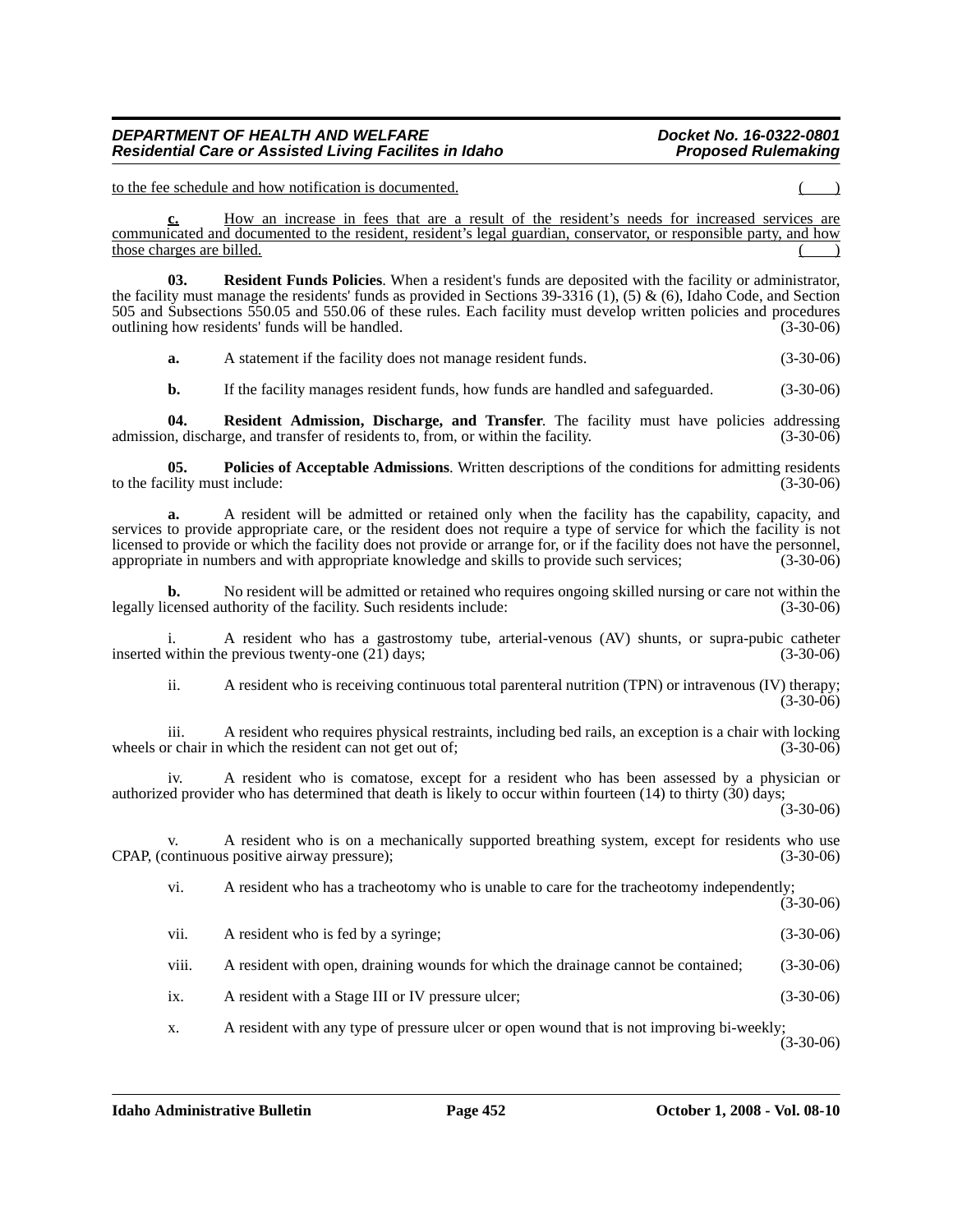xi. A resident who has MRSA (methiccillin-resistant staphylococcus aureus) in an active stage (infective stage).

**c.** For any resident who has needs requiring a nurse, the facility must assure a licensed nurse is available to meet the needs of the resident. (3-30-06)

**d.** A resident will not be admitted or retained who has physical, emotional, or social needs that are not ble with the other residents in the facility: (3-30-06) compatible with the other residents in the facility;

**e.** A resident that is violent or a danger to himself or others; (3-30-06)

**f.** Any resident requiring assistance in ambulation must reside on the first story unless the facility swith Sections 401 through 404 of these rules: (3-30-06) complies with Sections 401 through 404 of these rules;

**g.** Residents who are not capable of self evacuation must not be admitted or retained by a facility which does not comply with the NFPA Standard #101, "Life Safety Code, 2000 Edition, Chapter 33, Existing Residential Board and Care Impracticable Evacuation Capability;" and (3-30-06) Residential Board and Care Impracticable Evacuation Capability;" and

**h.** Until July 1, 2010, Waivered Level 3 Small Facilities will be exempt from complying with the requirements under Subsection 152.05.g. of this rule, including the requirement to have at least a residential fire sprinkler system. On July 1, 2010, all Waivered Level 3 Small Facilities that admit or retain residents who are incapable of self-evacuation will be required to comply with the requirements under Subsection 152.05.g. of this rule. This includes being equipped with at least an operable residential fire sprinkler system. Any facility sold prior to July 1, 2010, must meet the requirements under Subsection 403.03 of these rules before a new license will be issued.

(3-30-07)

## *(BREAK IN CONTINUITY OF SECTIONS)*

#### **220. REQUIREMENTS FOR ADMISSION AGREEMENTS.**

Prior to or on the day of admission, the facility and each resident or the resident's legal guardian or conservator will enter into a written admission agreement that is *understandable and* clear, and easily understood. The admissions agreement must be translated into a language the resident or his representative understands. The agreement must be signed by all involved parties. The admission agreement may be integrated within the Negotiated Service Agreement as described in Section 320 of these rules, provided that all requirements for the Negotiated Service Agreement and admission agreement are met. Admission agreements must include all items described under Subsections 220.01 through 220.13 of these rules.  $\left(3\text{-}30\text{-}66\right)$ through 220.13 of these rules. *(3-30-06)*( )

**01. Services Provided**. Services the facility provides including: room, board, assistance with activities of daily living, supervision, assistance and monitoring of medications, laundering of linens owned by the facility, coordination of outside services, arrangement for routine, urgent, and emergency medical and dental services, emergency interventions, housekeeping services, maintenance, utilities, access to basic television in common areas, maintenance of self-help skills, recreational activities, and provisions for trips to social functions. (3-30-06)

**02. Staffing**. Staffing patterns and qualification of staff on duty during a normal day. (3-30-06)

**03. Notification of Liability Insurance Coverage**. The administrator of a residential care or assisted living facility must disclose in writing at the time of admission or before a resident's admission if the facility does not carry professional liability insurance. If the facility cancels the professional liability insurance all residents must be notified of the change in writing. (3-30-06)

**04. Medication Responsibilities**. The facility's and resident's roles and responsibilities relating to assistance with medications including the reporting of missed doses or those taken on a PRN basis. (3-30-06)

**05. Resident Personal Fund Responsibilities**. Who is responsible for the resident's personal funds.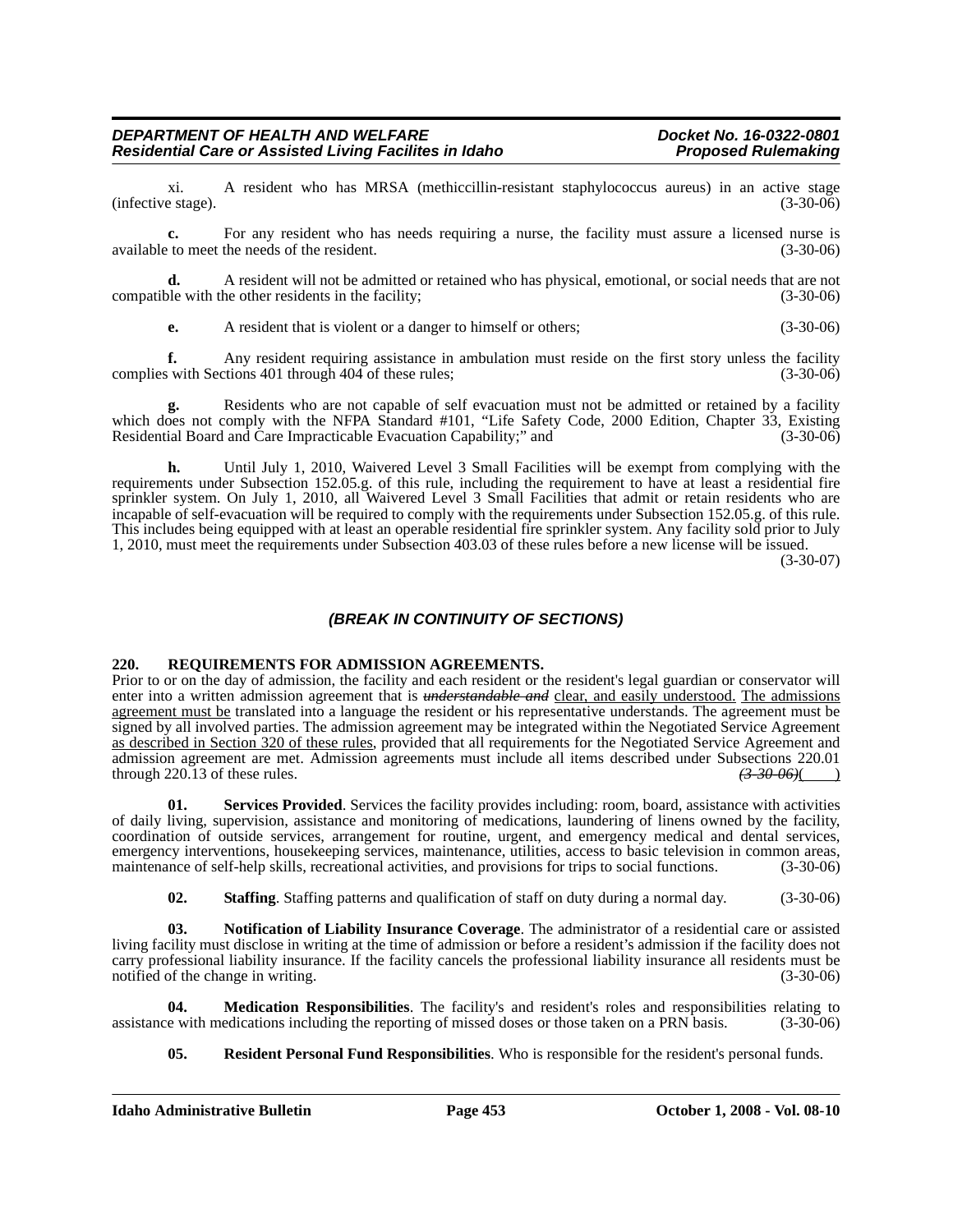(3-30-06)

**06. Resident Belongings Responsibility**. Responsibility for protection and disposition of all valuables belonging to the resident and provision for the return of resident's valuables if the resident leaves the facility.  $(3 - 30 - 06)$ 

07. Fee Schedule Description–and Emergency Transfers. The facility must provide an easily understood *F*fee schedule in clear and unambiguous language with description and conditions *under which emergency transfers will be made* that fully disclose charges the resident will incur under normal circumstances and conditions that will cause charges to increase. conditions that will cause charges to increase.

**a.** *Arrangement for payments;* <u>A Medicaid resident's fee schedule must include a statement that the</u> s share of liability is calculated by the Department.  $\overrightarrow{330\cdot960}$ resident's share of liability is calculated by the Department.

**b.** *How a partial month's resident fees are to be refunded when a resident no longer resides in the facility;* The fee schedule must include the accompanying assessments, formulas, or point systems used to calculate the resident's charges and cannot exceed twenty (20) pages.  $\overline{(3.3006)}$ the resident's charges and cannot exceed twenty (20) pages.

**c.** *Written notice to vacate the facility must be given thirty (30) calendar days prior to transfer or discharge on the part of either party except in the following situations;* The fee schedules must include payment terms. terms. *(3-30-06)*( )

*i. In the case of the resident's death, fifteen (15) days notice is required. The date of death begins the fifteen (15) days notice requirement; and (3-30-06)*

*ii. In the case of an emergency condition that requires a resident's transfer, fifteen (15) days notice is required. The date of transfer starts the fifteen (15) days notice requirement. (3-30-06)*

**08. Resident Permission to Transfer Information**. Permission to transfer information from the resident's records to any facility to which the resident transfers. (3-30-06)

**09. Resident Responsibilities**. Resident responsibilities, as appropriate. (3-30-06)

**10. Restrictions on Choice of Care or Service Providers**. Any restriction on choice of care or service s, such as pharmacy, home health agency, hospice agency, physician or authorized provider. (3-30-06) providers, such as pharmacy, home health agency, hospice agency, physician or authorized provider.

**11. Advance Directive**. Written documentation of the resident's preference regarding the formulation of an Advance Directive in accordance with Idaho state law. When a resident has an Advanced Directive, a copy must be immediately available for staff and emergency personnel. (3-30-06)

**12. Notification of Payee Requirements**. Notification if the facility requires as a condition of admission that the administrator or an employee of the facility be named as payee*;*. *and (3-30-06)*( )

**13.** *Other Information. Other information that the facility may deem appropriate.* **Emergency Transfers**. The facility must provide the following:  $(3-30-06)$ 

**a.** Descriptions of the conditions under which an emergency transfer will be made as described in Section 221 of these rules. ( )

**b.** The number of days, if any, the resident will be charged for after he has left the facility due to an emergency transfer.

#### 14. **Termination of Payment Obligation.**

**a.** In the case of the resident's death, the facility cannot charge for more than fifteen (15) days after death, unless the resident's belongings are not removed.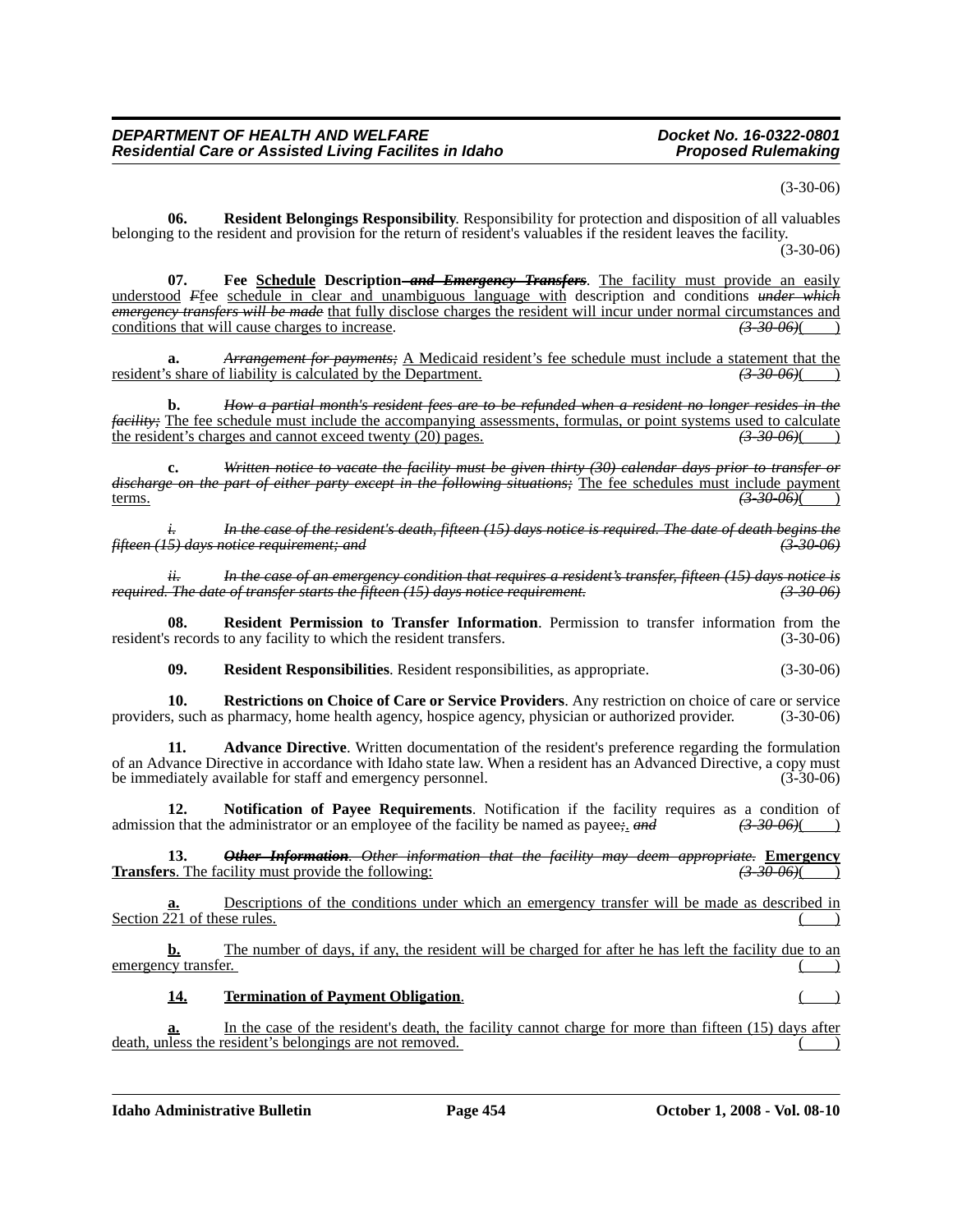**b.** In the case of an emergency transfer, the facility cannot charge for more than fifteen (15) days after transfer, unless the resident's belongings are not removed.

**15. Conditions for Termination of the Admission Agreement**. The facility's admission agreements must include the conditions for termination of the agreement as described in Section 221 of these rules.

#### **221. REQUIREMENTS FOR TERMINATION OF ADMISSION AGREEMENT.**

**01. Conditions for Termination of the Admission Agreement**. The admission agreement cannot be terminated, except under the following conditions: (3-30-06)

**a.** Giving the other party thirty (30) calendar days written notice for any reason; (3-30-06)

**b.** The resident's death; (3-30-06)

**c.** Emergency conditions that requires the resident to be transferred to protect the resident or other residents in the facility from harm; (3-30-06)

**d.** The resident's mental or medical condition deteriorates to a level requiring care as described in Section 33-3307, Idaho Code, and Subsection 152.05 of these rules; (3-30-06)

**e.** Nonpayment of the resident's fees; (3-30-06)

**f.** When the facility can not meet resident needs due to changes in services, in house or contracted, or to provide the services: or inability to provide the services; or

Other written conditions as may be mutually established between the resident, the resident's legal rvator and the administrator of the facility at the time of admission. (3-30-06) guardian or conservator and the administrator of the facility at the time of admission.

**h.** When a resident's condition changes, the resident's monthly rate may be increased by the facility with less than thirty (30) days notice. The resident can terminate the admissions agreement upon the receipt of the rate increase notice without the required thirty (30) day notice.

**02. Facility Responsibility During Resident Discharge**. The facility is responsible to assist the resident with transfer by providing a list of skilled nursing facilities, other residential care or assisted living facilities, and certified family homes that may meet the needs of the resident. (3-30-06)

**03. Resident's Appeal of Involuntary Discharge**. A resident may appeal all discharges with the exception of an involuntary discharge in the case of non-payment, emergency conditions that require the resident to be transferred to protect the resident or other residents in the facility from harm. (3-30-06)

**a.** Before a facility discharges a resident, the facility must notify the resident, and if known, a family or his legal representative of the discharge and the reasons for the discharge. (3-30-06) member, or his legal representative of the discharge and the reasons for the discharge.

**b.** This notice must be in writing and in a language and manner the resident or his representative can understand.  $(3-30-06)$ 

**04. Written Notice of Discharge**. The written notice of discharge must include the following:

 $(3-30-06)$ 

**a.** The reason for the discharge; (3-30-06)

**b.** Effective date of the discharge; (3-30-06)

**c.** A statement that the resident has the right to appeal the discharge to the Department within thirty (30) calendar days of receipt of written notice of discharge; (3-30-06)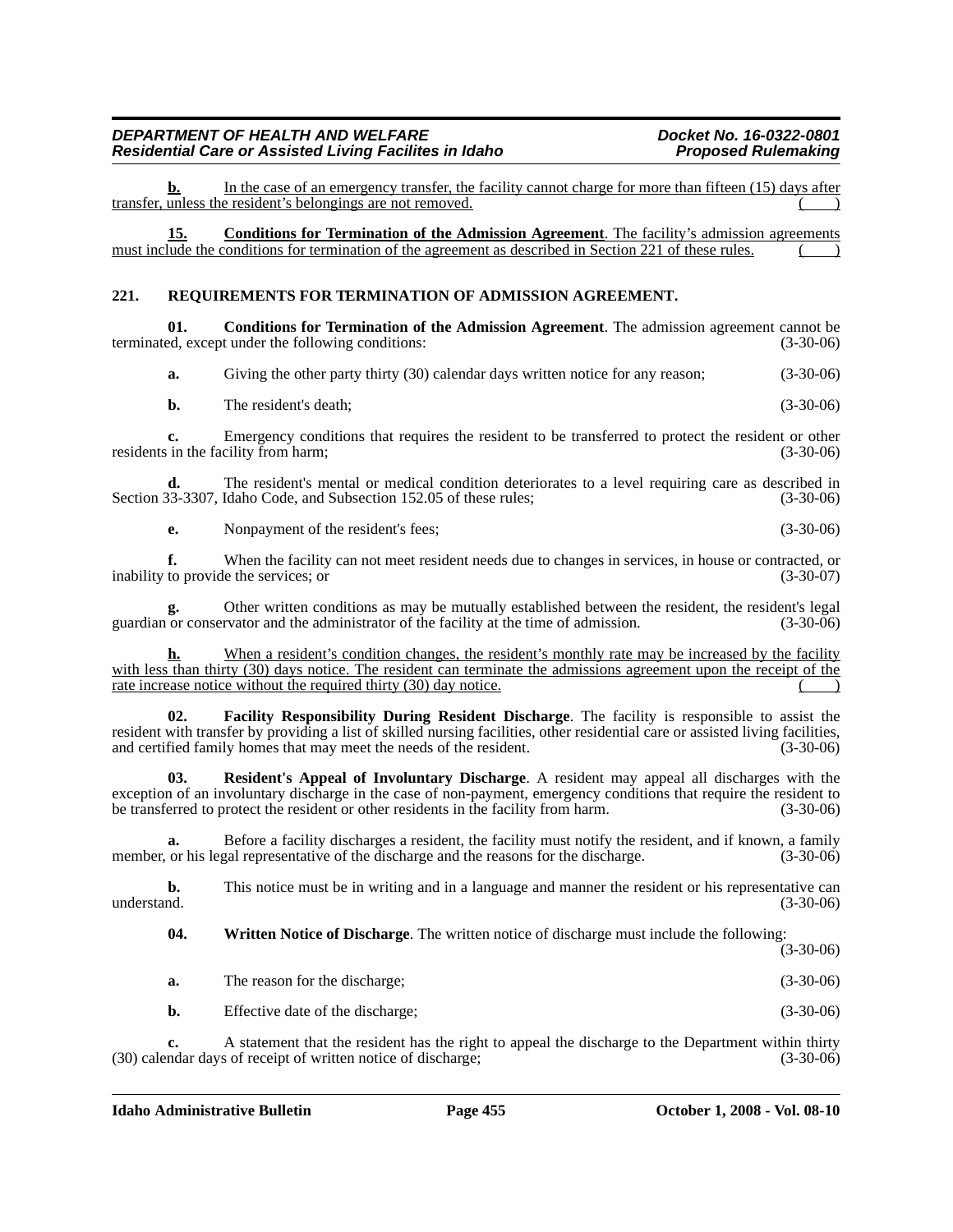**d.** The name and address of where the appeal must be submitted; (3-30-06)

**e.** The name, address, and telephone number of the local ombudsman, for residents sixty (60) years of der; and (3-30-06) age or older; and

**f.** The name, address and telephone number of CO-AD, for residents with developmental disabilities (3-30-06) or mental illness.

**g.** If the resident fails to pay fees to the facility, as agreed to in the admission agreement, during the discharge appeal process, the resident's appeal of the involuntary discharge becomes null and void and the discharge notice applies. (3-30-06)

**h.** When the notice does not contain all the above required information, the notice is void and must be reissued. (3-30-06)

**05. Receipt of Appeal**. Request for an appeal must be received by the Department within thirty (30) calendar days of the resident's or resident's representative's receipt of written notice of discharge to stop the discharge before it occurs. (3-30-06)

#### *(BREAK IN CONTINUITY OF SECTIONS)*

**430. REQUIREMENTS FOR FURNISHINGS, EQUIPMENT, SUPPLIES, AND BASIC SERVICES.** Each facility must provide at no additional cost to the resident: (3-30-06)

**01. Common Shared Furnishings**. Appropriately designed and constructed furnishings to meet the needs of each resident, including reading lamps, tables, and comfortable chairs or sofas; all items must be in good repair. clean, and safe. (3-30-06) repair, clean, and safe.

**02. Resident Sleeping Room Furnishings**. Comfortable furnishings and individual storage, such as a dresser, for personal items for each resident in each sleeping room; all items must be in good repair, clean, and safe. (3-30-06)

**03. Resident Bed**. Each resident must be provided his own bed, which will be at least thirty-six (36) inches wide, substantially constructed, clean, and in good repair. Roll-away beds, cots, folding beds, or double bunks are prohibited. Bed springs must be in good repair; and clean and comfortable. Bed mattresses must be standard for<br>(3-30-06) (3-30-06) (3-30-06) the bed, clean and odor free. A pillow must be provided.

**Resident Telephone Privacy**. The facility must have at least one (1) telephone that is accessible to all residents. The telephone must be placed in such a manner as to provide the resident privacy while using the telephone. (3-30-06) telephone.  $(3-30-06)$ 

**05. Basic Services**. The following are basic services to be provided by the facility *at no additional cost to the resident*: room, board, activities of daily living services, supervision, assistance and monitoring of medications laundering of linens owned by the facility, coordination of outside services, arrangement for emergency transportation, emergency interventions, first aid, housekeeping services, maintenance, utilities, and access to basic television in common areas.  $\overline{(3.3006)}$ television in common areas.

**06. Basic Supplies**. *The following are to be supplied by t*The facility *at no additional cost to* must have the following items on hand for the residents as needed: linens, towels, wash cloths, soap, shampoo, comb, hairbrush, toilet paper, sanitary napkins, first aid supplies, electric razors or other means of shaving, toothbrush, and toothpaste. *(3-30-06)*( )

**a.** The facility must regularly provide these supplies to clients for the Department at no additional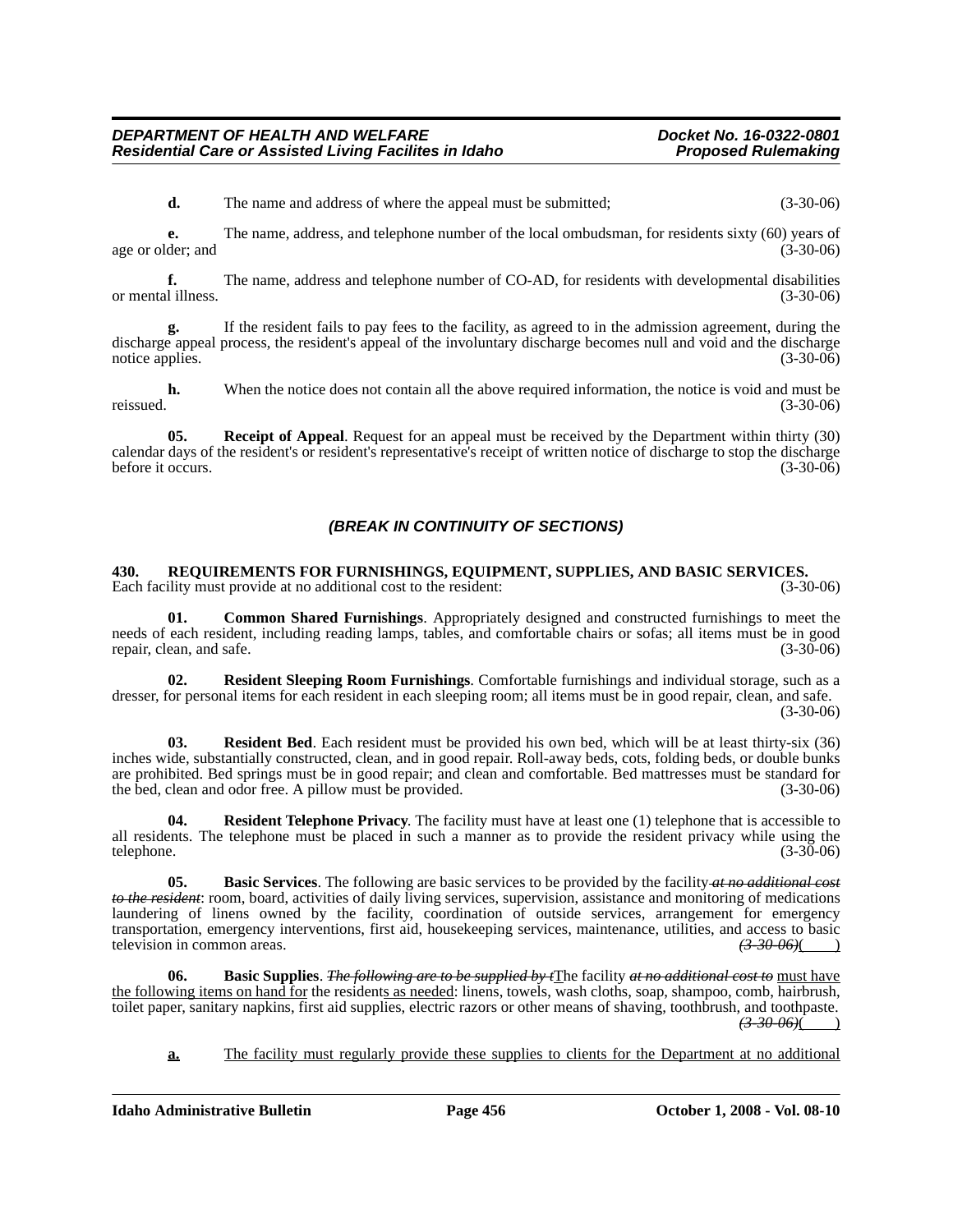#### *DEPARTMENT OF HEALTH AND WELFARE Docket No. 16-0322-0801* **Residential Care or Assisted Living Facilites in Idaho**

| <u>cost</u> |                                                                                           |  |
|-------------|-------------------------------------------------------------------------------------------|--|
|             | The facility can bill private pay residents for use of supplies provided by the facility. |  |

**c.** Residents may choose to purchase their own supplies rather than use those supplied by the facility.  $\begin{pmatrix} 1 \\ 1 \end{pmatrix}$ 

**07.** Resident Furnishings. If a resident chooses to provide his own furnishings, the facility must assure that the resident's furnishings meet the minimum standards as identified in Subsections 430.01 through 430.06 of these rules. (3-30-06)

## *(BREAK IN CONTINUITY OF SECTIONS)*

#### **500. REQUIREMENTS FOR NOTICE OF** *MONTHLY* **CHANGE TO FEE** *INCREASE* **SCHEDULE.**

**01. Notification of Change**. The resident or resident's legal guardian, *or* conservator, or responsible party must be notified in writing of any *increase* change in the facility's *monthly rates* fee schedule at least thirty (30) calendar days prior to *such a raise* the change taking effect. *(3-30-06)*( )

**02. Rates for Services**. A change in the resident's condition may require the facility to change services immediately. A thirty (30) day notice is not required when change in services and associated fees increase are due to change in the resident's condition. The facility must immediately notify the resident, guardian, conservator, or responsible party of the change in condition and associated fees increase. The facility must notify the resident, guardian, conservator, or responsible party in writing of the change of services and associated fee increase within seven (7) days of the resident's change of condition.

**501. -- 504. (RESERVED).**

## *(BREAK IN CONTINUITY OF SECTIONS)*

#### **506. REQUIREMENT FOR UNIFORM DISCLOSURE STATEMENT.**

The facility must provide the Department-designated uniform disclosure statement to each person who requests information about the facility. The admission agreement, the fee schedule, and the uniform disclosure statement are required to be provided to all potential residents prior to admissions to the facility.

**50***6***7. -- 509. (RESERVED).**

## *(BREAK IN CONTINUITY OF SECTIONS)*

#### **550. REQUIREMENTS FOR RESIDENTS' RIGHTS.**

The administrator must assure that policies and procedures are implemented to assure that residents' rights are observed and protected: (3-30-06)

**Resident Records**. The facility must maintain and keep current a record of the specific information on each resident. Upon request a resident must be provided access to information in his record. (3-30-06)

**a.** A copy of the resident's current Negotiated Service Agreement and physician or authorized provider's order; (3-30-06)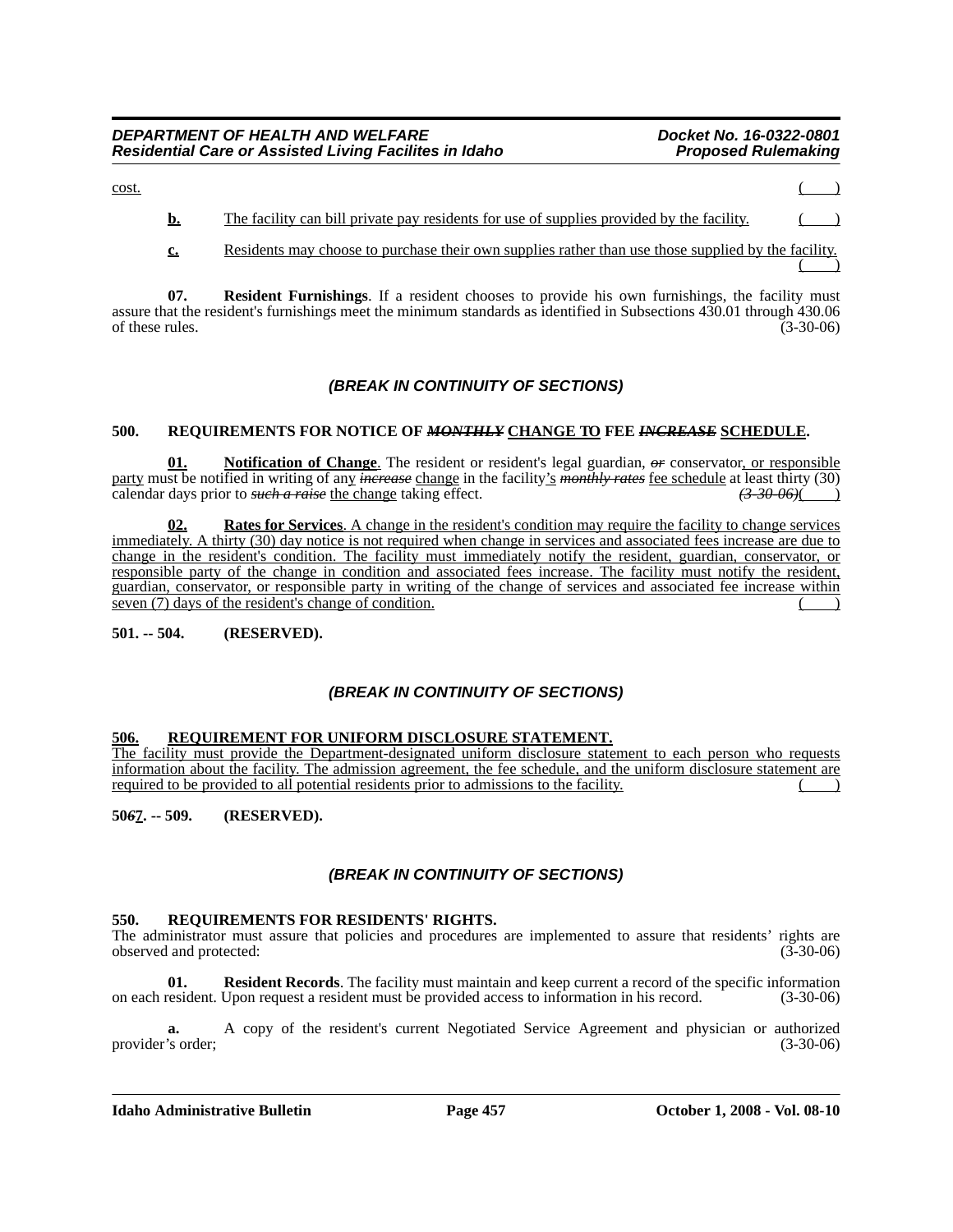| groups.                                                                                                                                                                                                                                                                                                                                                                                                                                                                                                                                                           |      |                                                                                                      | $(3-30-06)$ |
|-------------------------------------------------------------------------------------------------------------------------------------------------------------------------------------------------------------------------------------------------------------------------------------------------------------------------------------------------------------------------------------------------------------------------------------------------------------------------------------------------------------------------------------------------------------------|------|------------------------------------------------------------------------------------------------------|-------------|
|                                                                                                                                                                                                                                                                                                                                                                                                                                                                                                                                                                   | 03.  | <b>Humane Care and Environment.</b>                                                                  | $(3-30-06)$ |
|                                                                                                                                                                                                                                                                                                                                                                                                                                                                                                                                                                   | a.   | Each resident has the right to humane care and a humane environment, including the following:        | $(3-30-06)$ |
|                                                                                                                                                                                                                                                                                                                                                                                                                                                                                                                                                                   | i.   | The right to a diet that is consistent with any religious or health-related restrictions;            | $(3-30-06)$ |
|                                                                                                                                                                                                                                                                                                                                                                                                                                                                                                                                                                   | ii.  | The right to refuse a restricted diet; and                                                           | $(3-30-06)$ |
|                                                                                                                                                                                                                                                                                                                                                                                                                                                                                                                                                                   | iii. | The right to a safe and sanitary living environment.                                                 | $(3-30-06)$ |
|                                                                                                                                                                                                                                                                                                                                                                                                                                                                                                                                                                   | b.   | Each resident has the right to be treated with dignity and respect, including:                       | $(3-30-06)$ |
|                                                                                                                                                                                                                                                                                                                                                                                                                                                                                                                                                                   | i.   | The right to be treated in a courteous manner by staff;                                              | $(3-30-06)$ |
| time; and                                                                                                                                                                                                                                                                                                                                                                                                                                                                                                                                                         | ii.  | The right to receive a response from the facility to any request of the resident within a reasonable | $(3-30-06)$ |
| The right to be communicated with, orally or in writing, in a language they understand. If the<br>iii.<br>resident's knowledge of English or the predominant language of the facility is inadequate for comprehension, a<br>means to communicate in a language familiar to the resident must be available and implemented. There are many<br>possible methods such as bilingual staff, electronic communication devices, family and friends to translate. The<br>method implemented must assure the resident's right of confidentiality, if the resident desires. |      |                                                                                                      | $(3-30-06)$ |

*DEPARTMENT OF HEALTH AND WELFARE Docket No. 16-0322-0801*

copies of receipts for the property; (3-30-06)

**d.** Information about any specific health problems of the resident that may be useful in a medical emergency; (3-30-06) emergency; (3-30-06)

contacted in the event of an emergency or death of the resident; (3-30-06)

medical and other treatment, written and telephone communications, visits, and meetings of family and resident

**b.** Written acknowledgement that the resident has received copies of the rights; (3-30-06)

**c.** A record of all personal property and funds that the resident has entrusted to the facility, including

**e.** The name, address, and telephone number of an individual identified by the resident who should be

**f.** Any other health-related, emergency, or pertinent information which the resident requests the o keep on record; and (3-30-06)

**g.** The current admission agreement between the resident and the facility. (3-30-06) **02. Privacy**. Each resident must be assured the right to privacy with regard to accommodations,

**Residential Care or Assisted Living Facilites in Idaho** 

facility to keep on record; and

| -04. | <b>Personal Possessions.</b> Each resident has the right to: | $(3-30-06)$ |
|------|--------------------------------------------------------------|-------------|
| а.   | Wear his own clothing:                                       | $(3-30-06)$ |

**b.** Determine his own dress or hair style; (3-30-06)

**c.** Retain and use his own personal property in his own living area so as to maintain individuality and personal dignity; and (3-30-06)

**d.** Be provided a separate storage area in his own living area and at least one (1) locked cabinet or keeping personal property.  $(3-30-06)$ drawer for keeping personal property.

**05. Personal Funds**. Residents whose board and care is paid for by public assistance will retain, for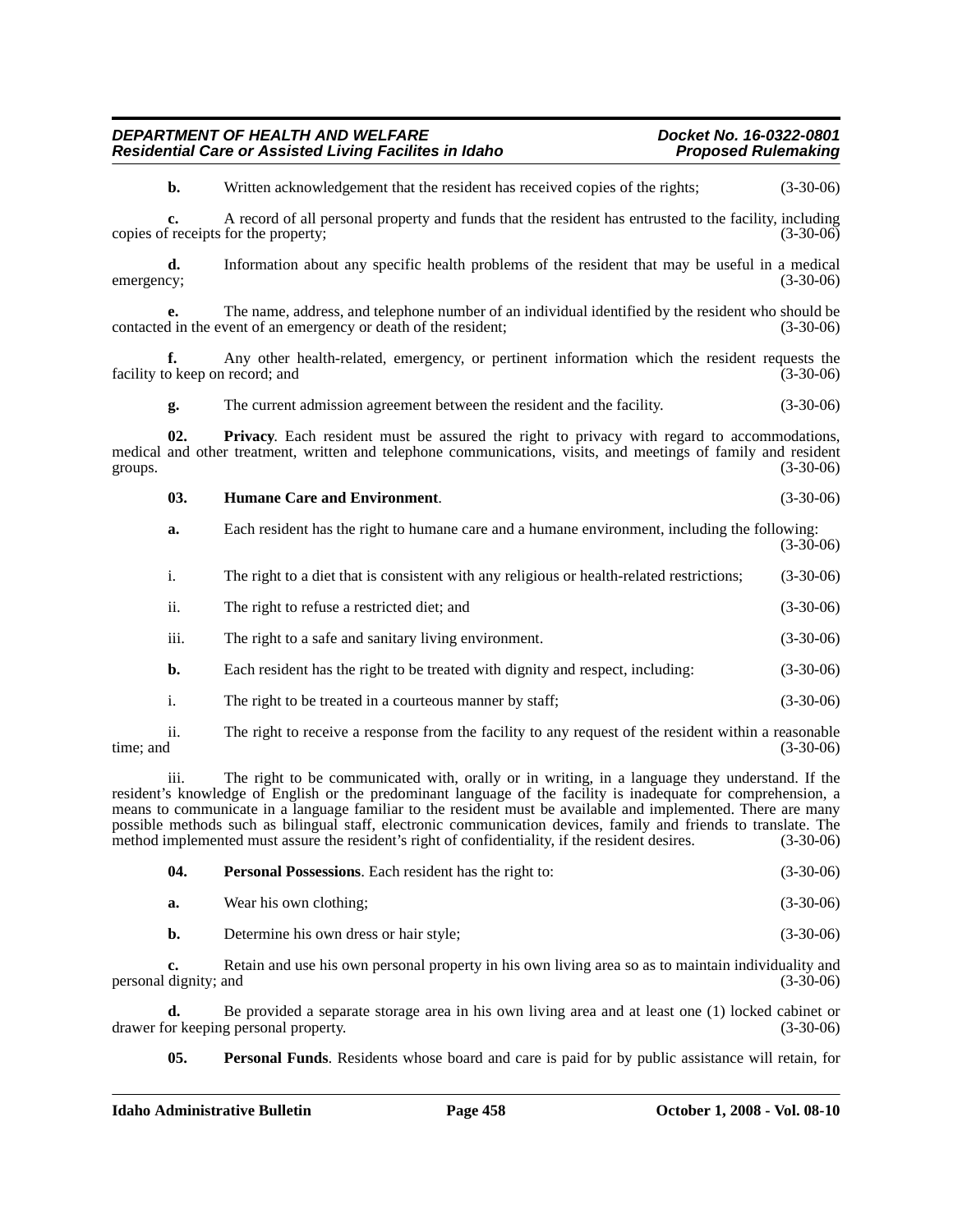their personal use, the difference between their total income and the applicable board and care allowance established<br>(3-30-06) (3-30-06) by Department rules.

**a.** A facility must not require a resident to deposit his personal funds with the facility; and  $(3-30-06)$ 

**b.** Once the facility accepts the written authorization of the resident, it must hold, safeguard, and account for such personal funds under a system established and maintained by the facility in accordance with this paragraph.  $(3-30-06)$ paragraph. (3-30-06)

**06. Management of Personal Funds**. Upon a facility's acceptance of written authorization of a resident, the facility must manage and account for the personal funds of the resident deposited with the facility as follows: (3-30-06)

**a.** The facility must deposit any amount of a resident's personal funds in excess of five (5) times the personal needs allowance in an interest bearing account (or accounts) that is separate from any of the facility's operating accounts and credit all interest earned on such separate account to such account. The facility must maintain any other personal funds in a non-interest bearing account or petty cash fund; (3-30-06) any other personal funds in a non-interest bearing account or petty cash fund;

**b.** The facility must assure a full and complete separate accounting of each resident's personal funds, maintain a written record of all financial transactions involving each resident's personal funds deposited with the facility, and afford the resident (or a legal representative of the resident) reasonable access to such record; and

(3-30-06)

**c.** Upon the death of a resident with such an account, the facility must promptly convey the resident's personal funds (and a final accounting of such funds) to the individual administering the resident's estate. For clients<br>of the Department, the remaining balance of funds must be refunded to the Department. of the Department, the remaining balance of funds must be refunded to the Department.

**07. Access and Visitation Rights**. Each facility must permit: (3-30-06)

**a.** Immediate access to any resident by any representative of the Department, by the state ombudsman lderly or his designees, or by the resident's individual physician: (3-30-06) for the elderly or his designees, or by the resident's individual physician;

**b.** Immediate access to a resident, subject to the resident's right to deny or withdraw consent at any time, by immediate family or other relatives; (3-30-06)

**c.** Immediate access to a resident, subject to reasonable restrictions and the resident's right to deny or v consent at any time, by others who are visiting with the consent of the resident: and (3-30-06) withdraw consent at any time, by others who are visiting with the consent of the resident; and

**d.** Reasonable access to a resident by any entity or individual that provides health, social, legal, or vices to the resident stright to deny or withdraw consent at any time. (3-30-06) other services to the resident, subject to the resident's right to deny or withdraw consent at any time.

**08. Employment**. Each resident must have the right to refuse to perform services for the facility except as contracted for by the resident and the administrator of the facility. If the resident is hired by the facility to perform services as an employee of the facility, the wage paid to the resident must be consistent with state and federal law.

(3-30-06)

**09. Confidentiality**. Each resident must have the right to confidentiality of personal and clinical records. (3-30-06)

**10. Freedom from Abuse, Neglect, and Restraints**. Each resident must have the right to be free from physical, mental or sexual abuse, neglect, corporal punishment, involuntary seclusion, and any physical or chemical restraints. (3-30-06)

**11. Freedom of Religion**. Each resident must have the right to practice the religion of his choice or to abstain from religious practice. Residents must also be free from the imposition of the religious practices of others. (3-30-06)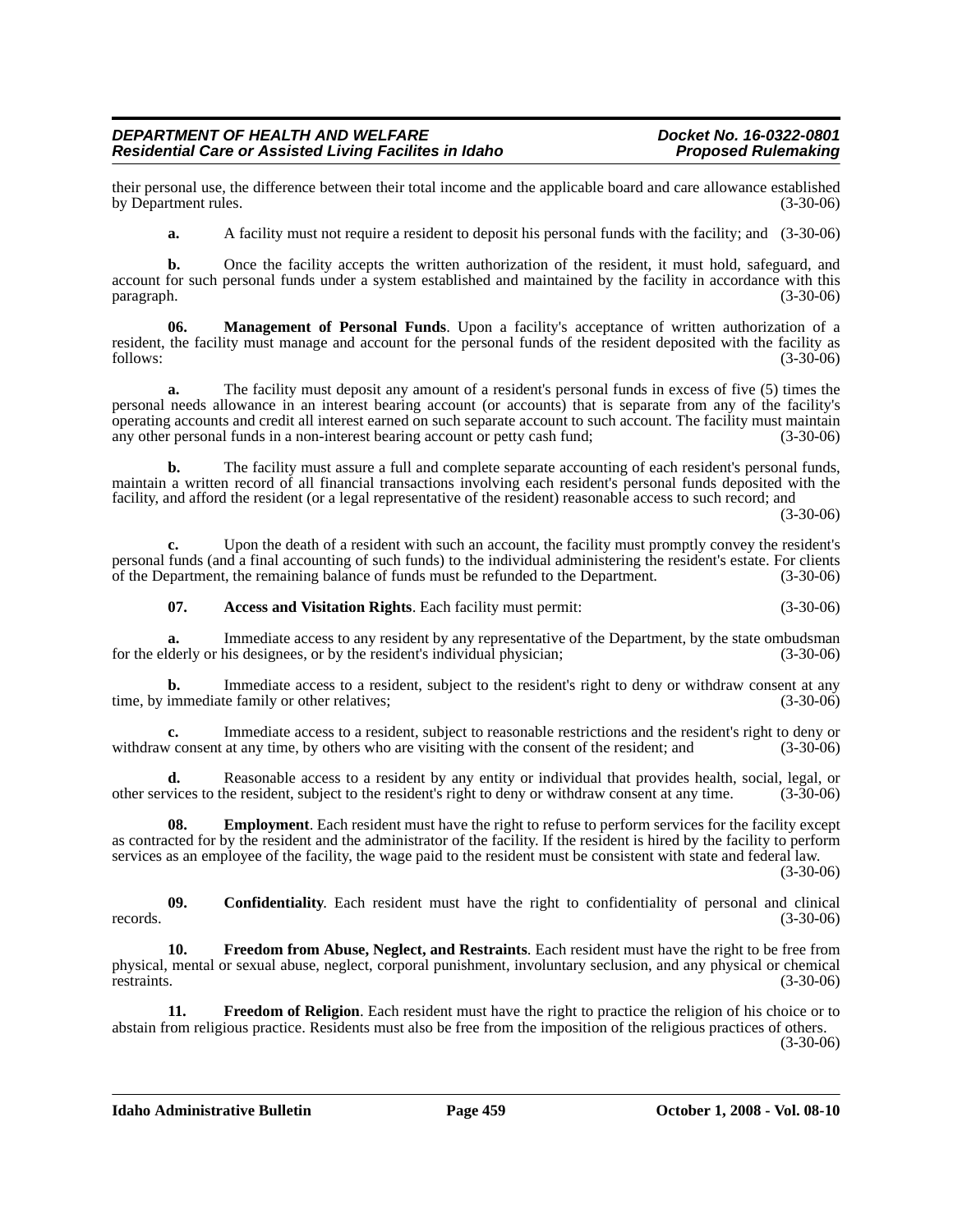**12. Control and Receipt of Health-Related Services**. Each resident must have the right to control his receipt of health related services, including:

**a.** The right to retain the services of his own personal physician, dentist, and other health care professionals; (3-30-06)

**b.** The right to select the pharmacy or pharmacist of his choice so long as it meets the statute and rules governing residential care or assisted living and the policies and procedures of the residential care or assisted living facility; (3-30-06)

**c.** The right to confidentiality and privacy concerning his medical or dental condition and treatment; and (3-30-06) and (3-30-06) and (3-30-06) and (3-30-06) and (3-30-06) and (3-30-06) and (3-30-06) and (3-30-06) and (3-30-06) and (3-30-06) and (3-30-06) and (3-30-06) and (3-30-06) and (3-30-06) and (3-30-06) and (3-30-06

**d.** The right to refuse medical services based on informed decision making. Refusal of treatment does not relieve the facility of its obligations under this chapter. (3-30-06)

i. The facility must document the resident and his legal guardian have been informed of the consequences of the refusal; and (3-30-06)

ii. The facility must document that the resident's physician or authorized provider has been notified of the resident's refusal. (3-30-06)

**13. Grievances**. Each resident must have the right to voice grievances with respect to treatment or care that is (or fails to be) furnished, without discrimination or reprisal for voicing the grievances and the right to prompt efforts by the facility to resolve grievances the resident may have, including those with respect to the behavior of other residents. (3-30-06)

**14. Participation in Resident and Family Groups**. Each resident must have the right to organize and participate in resident groups in the facility and the right of the resident's family to meet in the facility with the families of other residents in the facility. (3-30-06)

**15. Participation in Other Activities**. Each resident must have the right to participate in social, religious, and community activities that do not interfere with the rights of other residents in the facility. (3-30-06)

**16. Examination of Survey Results**. Each resident must have the right to examine, upon reasonable request, the results of the most recent survey of the facility conducted by the Licensing and Survey Agency with respect to the facility and any plan of correction in effect with respect to the facility. (3-30-06) respect to the facility and any plan of correction in effect with respect to the facility.

**17. Posting of Advocacy Groups**. The names, addresses, and telephone numbers of advocacy groups must be readily available in the facility with easy access for residents. Information for the following groups will be available: ( )

| <u>a.</u> | Local adult protection or advocacy group;                   |  |
|-----------|-------------------------------------------------------------|--|
| b.        | Local ombudsman for the elderly, or long-term care;         |  |
| c.        | $Co-Ad, Inc.$                                               |  |
| <u>d.</u> | <b>Idaho Attorney General Consumer Protection Division;</b> |  |
| e.        | Idaho Legal Aid Services Senior Legal Hotline;              |  |
|           | Idaho Alliance for Mental Illness; and                      |  |
| 2.        | The State Licensing and Certification Agency.               |  |

**1***7***8. Access by Advocates and Representatives**. A residential care or assisted living facility must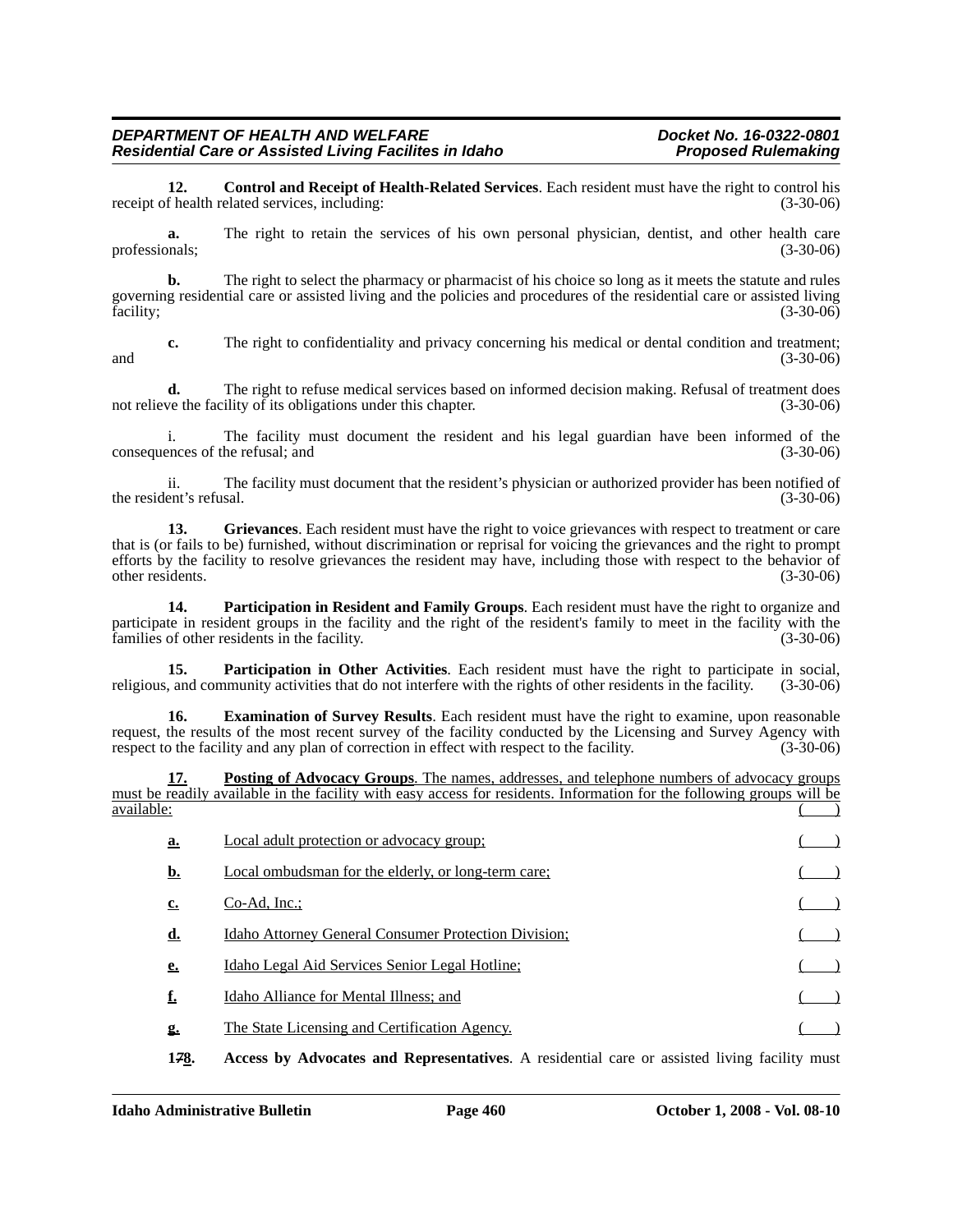permit advocates and representatives of community legal services programs, whose purposes include rendering assistance without charge to residents, to have access to the facility at reasonable times in order to: (3-30-06) assistance without charge to residents, to have access to the facility at reasonable times in order to:

**a.** Visit, talk with, and make personal, social, and legal services available to all residents; (3-30-06)

**b.** Inform residents of their rights and entitlements, and their corresponding obligations, under state, federal and local laws by distribution of educational materials and discussion in groups and with individuals;

(3-30-06)

**c.** Assist residents in asserting their legal rights regarding claims for public assistance, medical assistance and social security benefits, and in all other matters in which residents are aggrieved, that may be provided individually, or in a group basis, and may include organizational activity, counseling and litigation; (3-30-06)

**d.** Engage in all other methods of assisting, advising, and representing residents so as to extend to them the full enjoyment of their rights; (3-30-06)

**e.** Communicate privately and without restrictions with any resident who consents to the communication; and (3-30-06)

**f.** Observe all common areas of the facility. (3-30-06)

**1***8***9. Access by Protection and Advocacy System**. A residential care or assisted living facility must permit advocates and representatives of the protection and advocacy system designated by the governor under 42 U.S.C. Section 15043 and 42 U.S.C. Section 10801 et seq., access to residents, facilities, and records in accordance with applicable federal statutes and regulations. (3-30-06) (3-30-06)

*19***20. Access by the Long Term Care Ombudsman**. A residential care or assisted living facility must permit advocates and representatives of the long term care ombudsman program pursuant to 42 U.S.C. Section 3058, Section 67 5009, Idaho Code, and IDAPA 15.01.03, "Rules Governing the Ombudsman for the Elderly Program," access to residents, facilities and records in accordance with applicable federal and state law, rules, and regulations.

(3-30-06)

**2***0***1. Transfer or Discharge**. Each resident must have the right to be transferred or discharged only for medical reasons, or for his welfare or that of other residents, or for nonpayment for his stay. In non-emergency conditions, the resident must be given at least thirty (30) calendar days notice of discharge. A resident has the right to appeal any involuntary discharge. (3-30-06)

**2***1***2. Citizenship Rights**. Each resident has a right to be encouraged and assisted to exercise rights as a citizen, including the right to be informed and to vote. (3-30-06)

**2***2***3. Advanced Directives**. Residents have the right to be informed, in writing, regarding the formulation of an advanced directive to include applicable State law, Section 39-4510, Idaho Code. (3-30-06)

#### *(BREAK IN CONTINUITY OF SECTIONS)*

#### **705. RESIDENT BUSINESS RECORDS.**

Resident business records must contain the records described in Subsection 705.01 through 705.07 of these rules.

(3-30-06)

**01. Individual Responsible for Payment**. Name, address, and telephone number of the individual responsible for payment. (3-30-06)

**02. Written Admissions Agreement**. Written admission agreement that is signed and dated by the administrator, the resident,  $\theta r$  his legal guardian,  $\theta r$  conservator, or responsible party.  $(3-30-06)()$